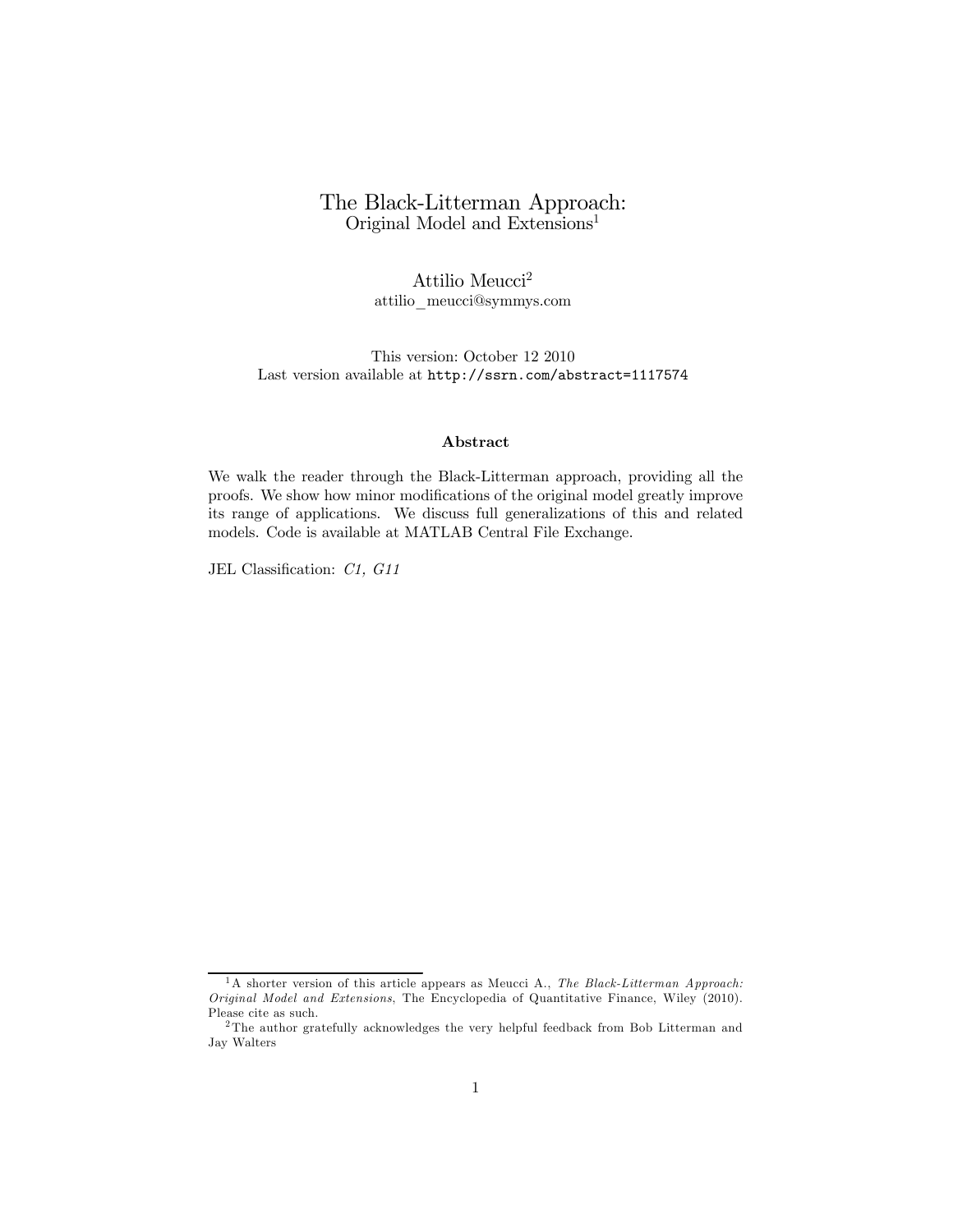## 1 Introduction

At a time when portfolio optimization used to take as inputs only the expectations and the covariances of a set of assets computed from a given reference econometric model, the pathbreaking technique by Black and Litterman (1990) (BL in the sequel) provided a framework in which more satisfactory results could be obtained from a larger set of inputs: view portfolios, the expected returns on those portfolios, the confidence in the view portfolios and the uncertainty on the reference model. Using BL, a portfolio manager could process those inputs, blend them into the reference return distribution, and obtain an optimal allocation that reflected the views in a consistent way without corner solutions.

In Section 2 we review the original BL methodology: the reference model is normal, centered around the CAPM equilibrium; the views are normal; and the distribution that blends these two inputs is obtained analytically using Bayes' formula.

In Section 3 we rephrase BL in terms of views on the market, instead of the market parameters: this market-based version is more parsimonious and it allows for the inclusion of scenario analysis as a special case.

In Section 4 we review the literature related to BL and its extensions: ranking views, stress-test of correlations and volatilities, views on generalized risk factors rather than returns, views on external factors that influence the p&l indirectly through correlation, non-normal markets, multiple users, markets of complex derivatives.

### 2 The original model

Here we follow He and Litterman (2002), see also Satchell and Scowcroft (2000), Idzorek (2004) and Walters (2008).

#### The market model

We consider a market of N securities or asset classes, whose returns are normally distributed:

$$
\mathbf{X} \sim \mathcal{N}\left(\boldsymbol{\mu}, \boldsymbol{\Sigma}\right). \tag{1}
$$

The covariance  $\Sigma$  is estimated by exponential smoothing of the past return realizations. To specify  $\mu$ , BL acknowledge and address the issue estimation risk: since  $\mu$  cannot be known with certainty, it is modeled as a random variable whose dispersion represents the possible estimation error. In particular, BL state that  $\mu$  is normally distributed

$$
\mu \sim \mathcal{N}(\pi, \tau \Sigma), \tag{2}
$$

where  $\pi$  represents the best guess for  $\mu$  and  $\tau\Sigma$  the uncertainty on this guess.

To set  $\pi$ , BL invoke an equilibrium argument. Assuming there is no estimation error, i.e.  $\tau \equiv 0$  in (2), the reference model (1) becomes

$$
\mathbf{X} \sim \mathcal{N}(\boldsymbol{\pi}, \boldsymbol{\Sigma}). \tag{3}
$$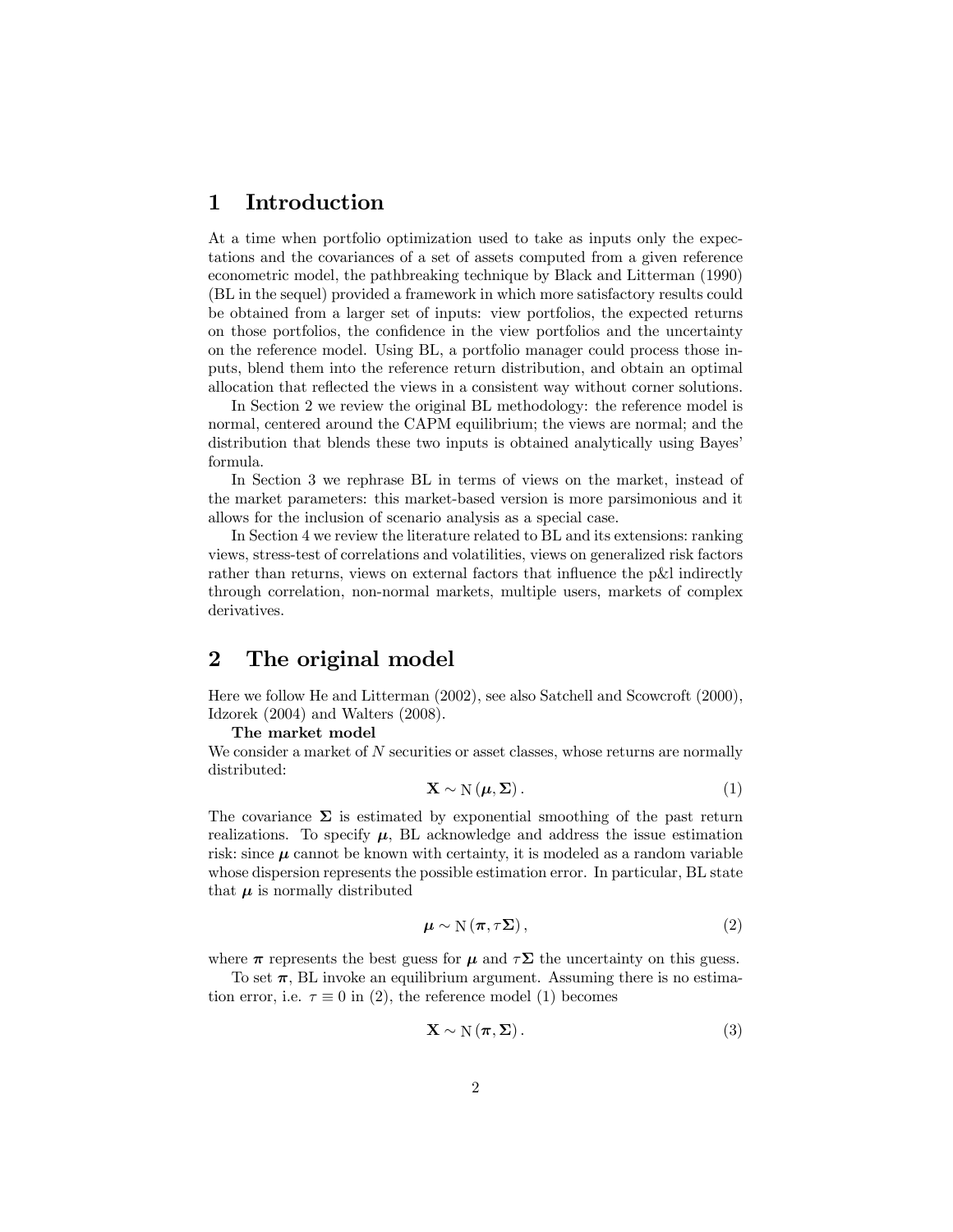Assume that, consistently with this normal market, all investors maximize a mean-variance trade-off and that the optimization is unconstrained:

$$
\mathbf{w}_{\lambda} \equiv \underset{\mathbf{w}}{\operatorname{argmax}} \left\{ \mathbf{w}' \boldsymbol{\pi} - \lambda \mathbf{w}' \boldsymbol{\Sigma} \mathbf{w} \right\}.
$$
 (4)

Setting to zero the derivative with respect to w of the term in curly brackets we can solve explicitly this problem, obtaining the relationship between the equilibrium portfolio  $\widetilde{\mathbf{w}}$  which stems from an average risk-aversion level  $\overline{\lambda}$  and the reference expected returns:

$$
\boldsymbol{\pi} \equiv 2\overline{\lambda}\boldsymbol{\Sigma}\widetilde{\mathbf{w}}.\tag{5}
$$

Therefore,  $\pi$  can be set in terms of  $\tilde{\mathbf{w}}$ , where BL set exogenously  $\overline{\lambda} \approx 1.2$ . Giacometti, Bertocchi, Rachev, and Fabozzi (2007) generalize this argument to stable-distributed markets.

Notice that historical information does not play a direct role in the determination of  $\pi$ : this is an instance of the shrinkage approach to estimation risk. Indeed, portfolio optimization is extremely sensitive to the input parameters, in particular the expected values. In BL the risk drivers  $X$  represent the returns of a broad market that are independently and identically normally distributed across time as in (3). The standard estimator of the expectations in this context is the sample mean

$$
\widehat{\boldsymbol{\mu}} \equiv \frac{1}{T} \sum_{t=1}^{T} \mathbf{X}_t \sim \mathcal{N}\left(\boldsymbol{\pi}, \frac{\boldsymbol{\Sigma}}{T}\right),\tag{6}
$$

where  $T$  is the length of the available time series. The sample mean is a very inefficient estimator: therefore, the "optimal" allocations based on (6) vary wildly when different time series are fed into the allocation process, see Jobson and Korkie (1980), Best and Grauer (1991), Green and Hollifield (1992), Chopra and Ziemba (1993), Britten-Jones (1999) and Meucci (2005) for a review. One way to cope with this issue is to use as in Stein (1955) more efficient "shrinkage" estimators:

$$
\boldsymbol{\mu}^{(s)} \equiv (1-s)\,\hat{\boldsymbol{\mu}} + s\boldsymbol{\pi}^0,\tag{7}
$$

where  $\pi^0$  is a generic shrinkage target and  $0 \leq s \leq 1$  is the amount of shrinkage. Therefore, the BL prior can be seen as an extreme case of shrinkage toward the theoretical expectations (5) implied by equilibrium. Modifications of BL with different targets were considered early on by the authors, see Section 4.

To calibrate the overall uncertainty level  $\tau$  in the reference model, we can compare the specification  $(2)$  with the uncertainty on the sample estimator  $(6)$ and set

$$
\tau \approx \frac{1}{T}.\tag{8}
$$

Satchell and Scowcroft (2000) propose an ingenious model where  $\tau$  is stochastic, but extra parameters need to be calibrated. In practice, a tailor-made calibration that spans the interval  $(0, 1)$  is called for in most applications, see also the discussion in Walters (2008).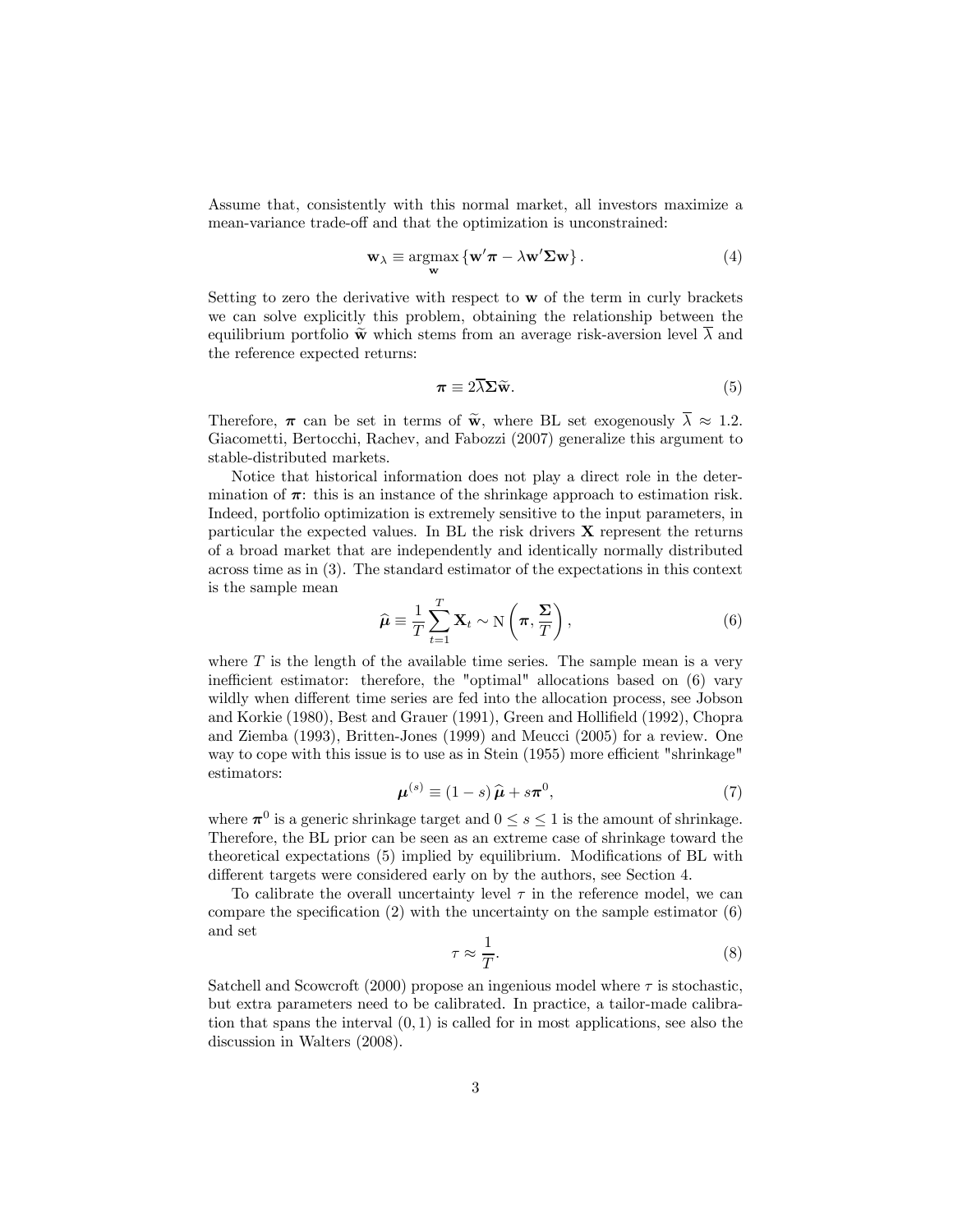To illustrate, we consider the oversimplified case of an international stock fund that invests in the following six stock market national indexes: Italy, Spain, Switzerland, Canada, US and Germany. The covariance matrix of daily returns on the above classes  $\Sigma$  is estimated as follows in terms of the (annualized) volatilities  $\sigma \approx (21\%, 24\%, 24\%, 25\%, 29\%, 31\%)$  and the correlation matrix

$$
\mathbf{C} \approx \begin{pmatrix} 1 & 54\% & 62\% & 25\% & 41\% & 59\% \\ & 1 & 69\% & 29\% & 36\% & 83\% \\ & & 1 & 15\% & 46\% & 65\% \\ & & & 1 & 47\% & 39\% \\ & & & & 1 & 38\% \\ & & & & & 1 \end{pmatrix} \tag{9}
$$

To determine the prior expectation  $\pi$  we start from the market-weighted portfolio  $\widetilde{\mathbf{w}} \approx (4\%, 4\%, 5\%, 8\%, 71\%, 8\%)'$  and obtain from (5) the annualized expected returns  $\pi \approx (6\%, 7\%, 9\%, 8\%, 17\%, 10\%)'$ . Finally, we set  $\tau \approx 0.4$  in (2).

#### The views

A view is a statement on the market that can potentially clash with the reference market model (1). For instance, the portfolio manager might say that the third asset class will outperform the second, in which case the view is  $X_3 - X_2 \geq 0$ . Another view could be that the fourth asset class experiences twice to three times the volatility predicted by the model:  $4\Sigma_{44} \leq \mathbb{V}ar \{X_4\} \leq 9\Sigma_{44}$ .

BL consider views on expectations. In the normal market (1), this corresponds to statements on the parameter  $\mu$ . Furthermore, BL focus on linear views: K views are represented by a  $K \times N$  "pick" matrix **P**, whose generic k-th row determines the relative weight of each expected return in the respective view. In order to associate uncertainty with the views, BL use a normal model:

$$
\mathbf{P}\boldsymbol{\mu} \sim \mathcal{N}\left(\mathbf{v}, \boldsymbol{\Omega}\right),\tag{10}
$$

where the meta-parameters **v** and  $\Omega$  quantify views and uncertainty thereof respectively.

If the user has only qualitative views, it is convenient to set the entries of  $\bf{v}$ in terms of the volatility induced by the market:

$$
v_k \equiv (\mathbf{P}\boldsymbol{\pi})_k + \eta_k \sqrt{(\mathbf{P}\boldsymbol{\Sigma}\mathbf{P}^\prime)_{k,k}}, \quad k = 1, \dots, K,
$$
\n(11)

where  $\eta_k \in \{-\beta, -\alpha, +\alpha, +\beta\}$  defines "very bearish", "bearish", "bullish" and "very bullish" views respectively. Typical choices for these parameters are  $\alpha \equiv 1$ and  $\beta \equiv 2$ . Also, it is convenient to set as in Meucci (2005)

$$
\Omega \equiv \frac{1}{c} \mathbf{P} \Sigma \mathbf{P}',\tag{12}
$$

where the scatter structure of uncertainty is inherited from the market volatilities and correlations and  $c \in (0,\infty)$  represents an overall level of confidence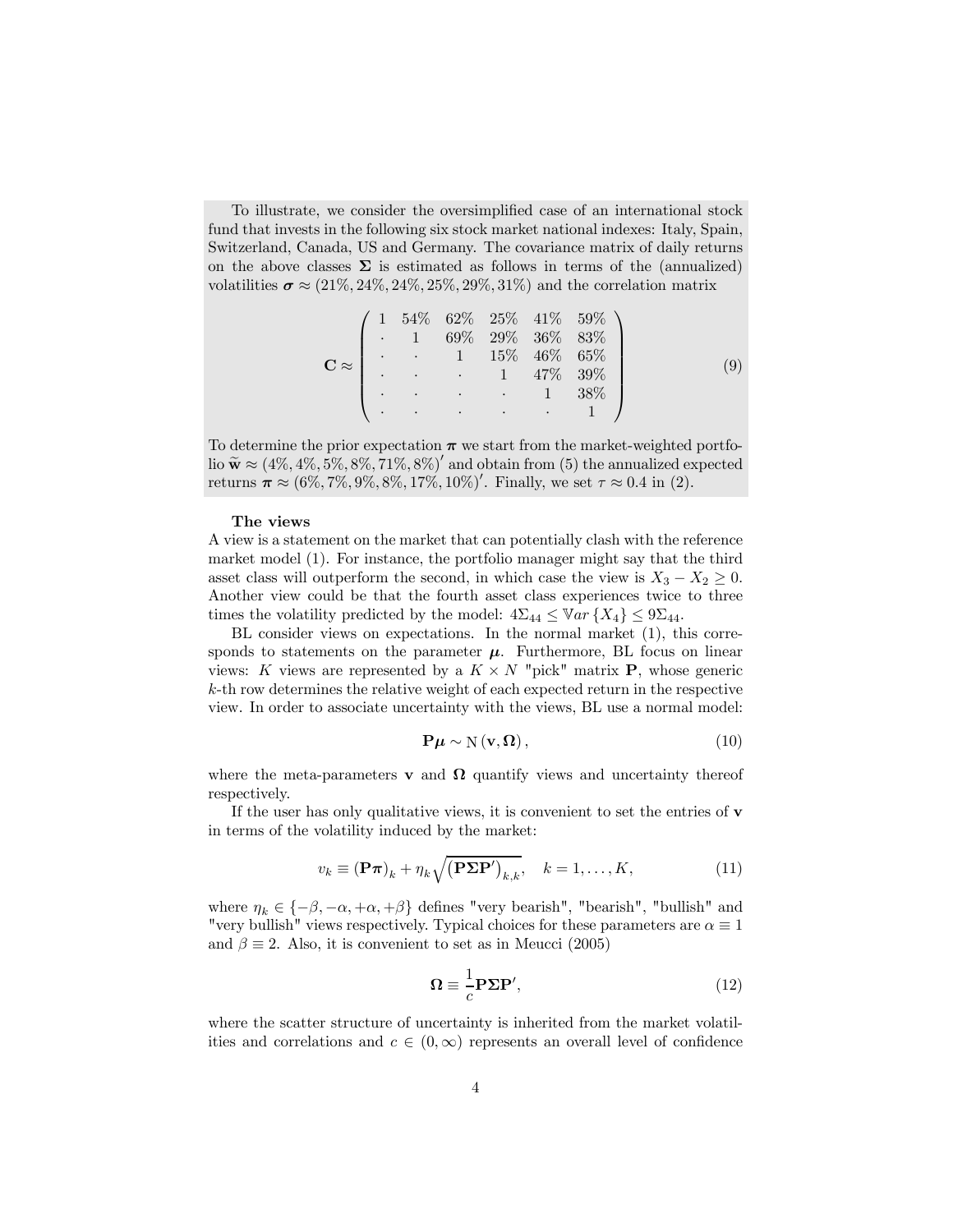in the views. Also, in order to assign a scale-independent, relative uncertainty level to the different views, it is convenient to modify (12) as follows:

$$
\Omega \equiv \frac{1}{c} \operatorname{diag}(\mathbf{u}) \mathbf{P} \Sigma \mathbf{P}' \operatorname{diag}(\mathbf{u}), \qquad (13)
$$

where  $\mathbf{u} \in (0, \infty)^K$ .

To continue with our example, the manager might assess two views: the Spanish index will rise by 12% on an annualized basis, and the spread US-Germany will experience a negative annualized change of 10%. Therefore the pick matrix reads

$$
\mathbf{P} \equiv \left( \begin{array}{cccc} 0 & 1 & 0 & 0 & 0 & 0 \\ 0 & 0 & 0 & 0 & 1 & -1 \end{array} \right); \tag{14}
$$

and the annualized views vector becomes  $\mathbf{v} \equiv (12\%, -10\%)'$ . We set the uncertainty in the views of the same order of magnitude as the market, i.e.  $c \equiv 1$  in (12).

#### The posterior

In Appendix 5.1 we show how to obtain the distribution of  $\mu$  given the views using Bayes' formula:

$$
\mu|\mathbf{v};\mathbf{\Omega}\sim\mathcal{N}\left(\mu_{BL},\Sigma_{BL}^{\mu}\right),\tag{15}
$$

where

$$
\mu_{BL} \equiv \left( (\tau \Sigma)^{-1} + \mathbf{P}' \Omega^{-1} \mathbf{P} \right)^{-1} \left( (\tau \Sigma)^{-1} \pi + \mathbf{P}' \Omega^{-1} \mathbf{v} \right) \tag{16}
$$

and

$$
\Sigma_{BL}^{\mu} \equiv \left( (\tau \Sigma)^{-1} + \mathbf{P}' \Omega^{-1} \mathbf{P} \right)^{-1} . \tag{17}
$$

However, we are interested in the distribution of the risk factors X. To compute this distribution we rewrite the reference model (1) as  $\mathbf{X} \stackrel{d}{=} \boldsymbol{\mu} + \mathbf{Z}$ , where  $\mathbf{Z} \sim N(0, \Sigma)$ . Therefore the posterior market model is  $\mathbf{X}|\mathbf{v}; \Omega \stackrel{d}{=} \boldsymbol{\mu}|\mathbf{v}; \Omega + \mathbf{Z}$  or

$$
\mathbf{X}|\mathbf{v};\mathbf{\Omega} \sim \mathcal{N}(\boldsymbol{\mu}_{BL}, \boldsymbol{\Sigma}_{BL}),
$$
\n(18)

where  $\mu_{BL}$  is defined in (16) and  $\Sigma_{BL}$  follows from (17) by assuming that  $\mu$ and Z are independent:

$$
\Sigma_{BL} \equiv \Sigma + \Sigma_{BL}^{\mu}.
$$
\n(19)

As we prove in Appendix 5.2, an equivalent, computationally more stable representation of the posterior parameters (16) and (19) reads:

$$
\mu_{BL} = \pi + \tau \Sigma \mathbf{P}' (\tau \mathbf{P} \Sigma \mathbf{P}' + \Omega)^{-1} (\mathbf{v} - \mathbf{P} \pi)
$$
 (20)

$$
\Sigma_{BL} = (1+\tau)\Sigma - \tau^2 \Sigma \mathbf{P}' (\tau \mathbf{P} \Sigma \mathbf{P}' + \Omega)^{-1} \mathbf{P} \Sigma.
$$
 (21)

The normal posterior distribution (18) with (20) and (21) represents the modification of the reference model (1) that incorporates the views (10).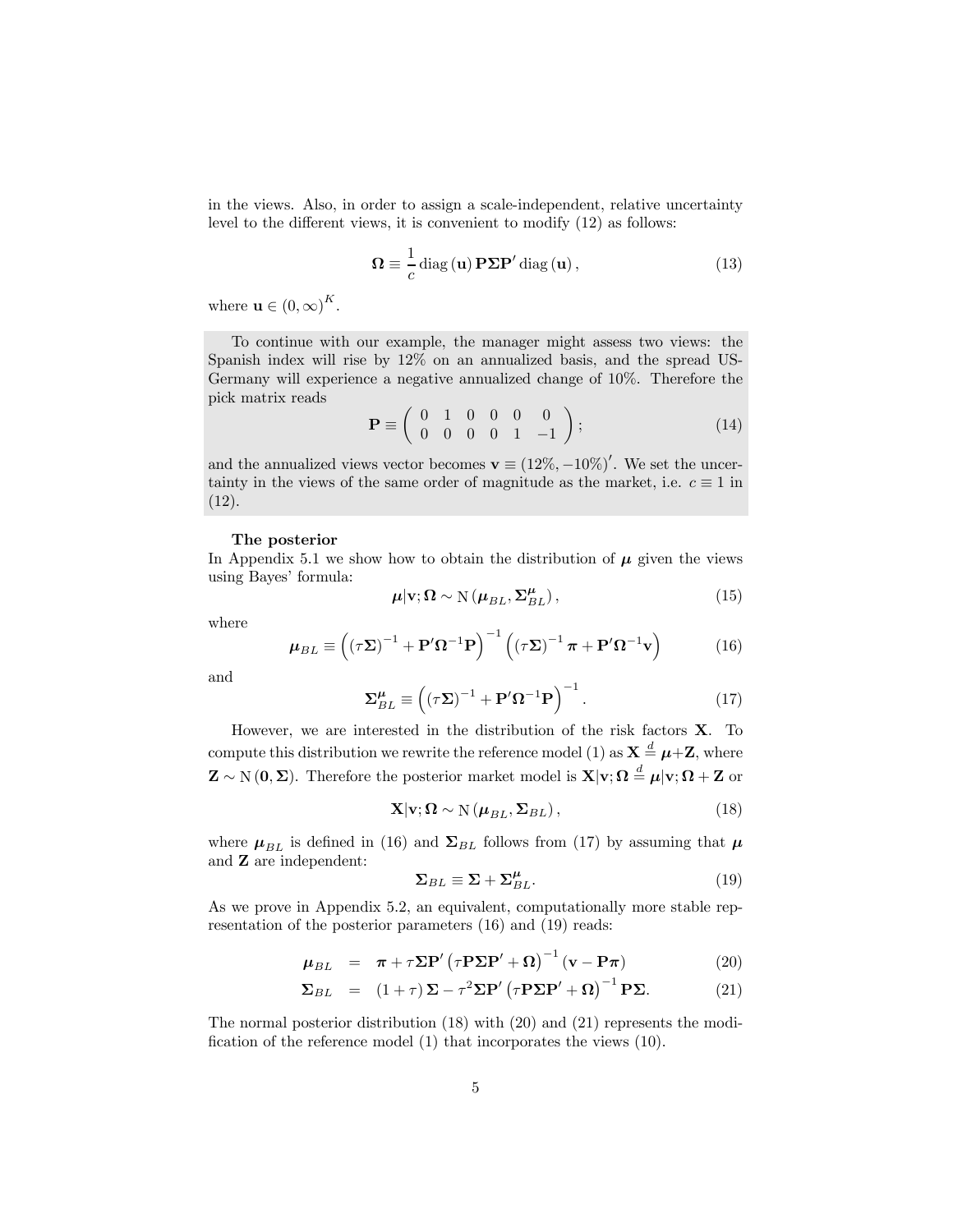#### The allocation

With the posterior distribution it is now possible to set and solve a meanvariance optimization, possibly under a set of linear constraints, such as boundaries on securities/asset classes, or a budget constraint. This quadratic programming problem can be easily solved numerically. The ensuing efficient frontier represents a gentle twist to equilibrium that reflects the views without extreme corner solutions.



Figure 1: BL: efficient frontier twisted according to the views

In our example we assume the standard long-only and budget constraints, i.e.  $\mathbf{w} \geq \mathbf{0}$  and  $\mathbf{w}'\mathbf{1} \equiv 1$ . In Figure 1 we plot the efficient frontier from the reference model (3) and from the posterior model (18). Consistently with the views, the exposure to the Spanish market increases for lower risk values; the exposure to Germany increases across all levels of risk aversion; and the exposure to the US market decreases.

## 3 The market formulation

The BL posterior distribution (18) presents two puzzles.

On one extreme, when the views are uninformative, i.e.  $\Omega \to \infty$  in (10), one would expect the posterior to equal the reference model (3), which we report here:

$$
\mathbf{X} \sim \mathcal{N}(\boldsymbol{\pi}, \boldsymbol{\Sigma}). \tag{22}
$$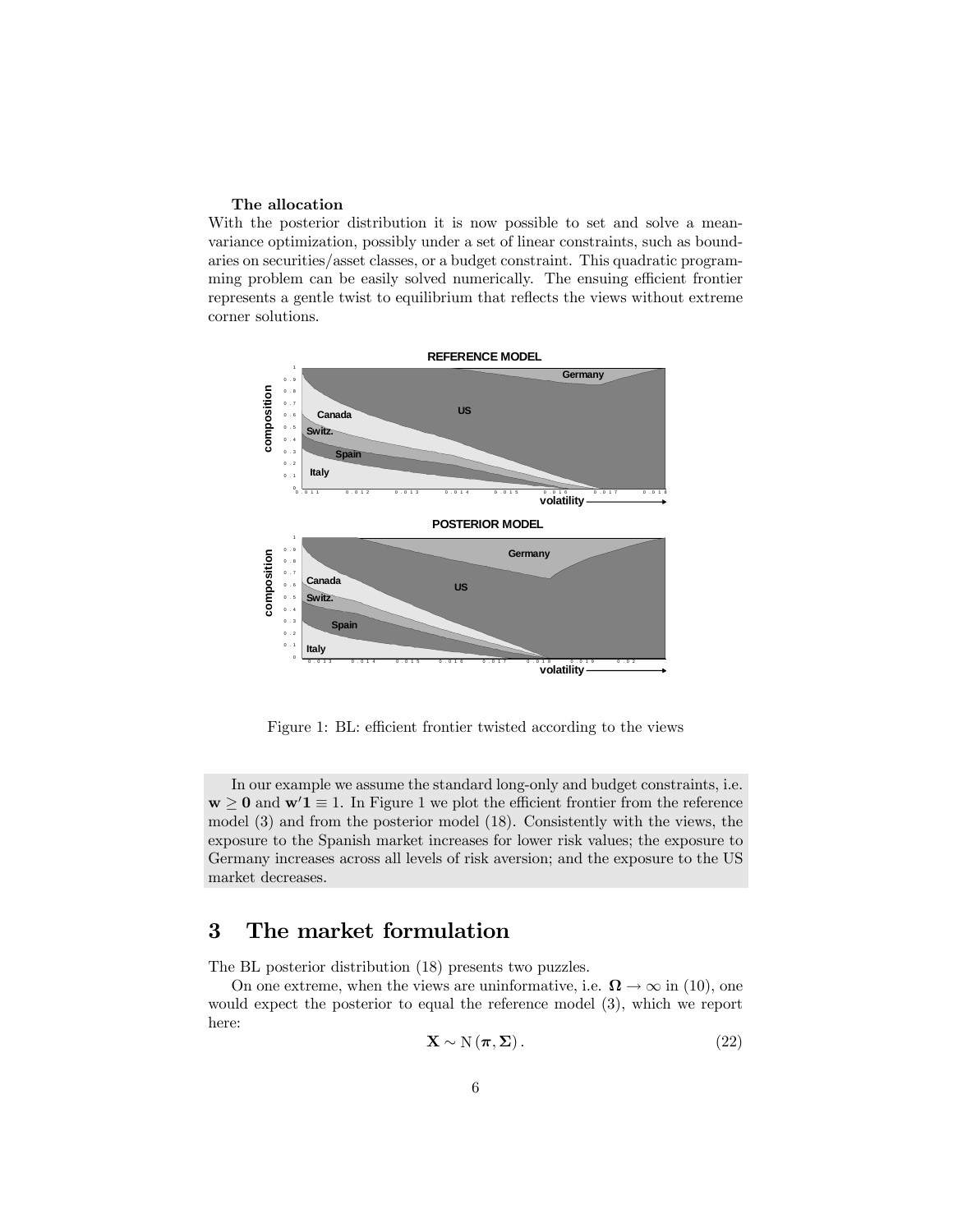This condition is important to ensure that, when the user does not have strong views, the model does not depart from the reference prior. In BL, in this limit the posterior becomes

$$
\mathbf{X} \sim \mathcal{N}(\boldsymbol{\pi}, (1+\tau)\,\boldsymbol{\Sigma}).\tag{23}
$$

In other words, the covariance of the uninformative posterior model appears distorted, unless  $\tau \equiv 0$ . This result is actually fully consistent. Indeed, the reference model (22) was derived by assuming no estimation risk, i.e.  $\tau \equiv 0$ . Without that assumption, the reference model would coincide exactly with the uninformative model  $(23)$ . However, the covariance of  $(23)$  is not as easy to interpret because it contains, in addition to the pure volatility-correlation structure of the market  $\Sigma$ , the additional term  $\tau\Sigma$ , which represents the estimation error on  $\mu$ .

On the other extreme, when the confidence in the views **v** is full, i.e.  $\Omega \to 0$ , one would expect the posterior to become the reference model (22) conditioned on the specific views, which, as proved in Meucci (2005), is also normal:

$$
\mathbf{X}|\mathbf{v} \sim \mathcal{N}\left(\boldsymbol{\mu}|\mathbf{v}, \boldsymbol{\Sigma}|\mathbf{v}\right),\tag{24}
$$

where

$$
\mu|\mathbf{v}| \equiv \pi + \Sigma \mathbf{P}' (\mathbf{P} \Sigma \mathbf{P}')^{-1} (\mathbf{v} - \mathbf{P} \pi)
$$
 (25)

$$
\Sigma |v \equiv \Sigma - \Sigma P' (P\Sigma P')^{-1} P \Sigma.
$$
 (26)

The conditional distribution (24) is the core of scenario analysis: the user selects a set of deterministic scenarios  $\mathbf{v} \equiv (v_1, \ldots, v_K)'$  for the combinations of factor realizations that are assumed to take place and analyzes their effect on the reference model. Indeed, (25)-(26) generalize the classical regression-like result utilized e.g. in Mina and Xiao (2001).

In BL, the full-confidence posterior becomes

$$
\mathbf{X} \sim \mathcal{N}\left(\boldsymbol{\mu}_{BL}^{\Omega=0}, \boldsymbol{\Sigma}_{BL}^{\Omega=0}\right),\tag{27}
$$

where

$$
\mu_{BL}^{\Omega=0} = \pi + \Sigma \mathbf{P}' (\mathbf{P} \Sigma \mathbf{P}')^{-1} (\mathbf{v} - \mathbf{P} \pi)
$$
 (28)

$$
\Sigma_{BL}^{\Omega=0} = (1+\tau)\Sigma - \tau\Sigma P' (\mathbf{P}\Sigma P')^{-1} \mathbf{P}\Sigma.
$$
 (29)

Therefore, the expectation of the full-confidence posterior (28) equals the conditional expectation of scenario analysis (25), but the full-confidence posterior covariance (29) never yields the conditional covariance of scenario analysis (26): the volatility-correlation portion  $\Sigma$  of the covariance in (19) prevents the BL full-confidence posterior covariance from ever becoming degenerate. Again, this apparent paradox can be explained: in BL, the views (10) are expressed on the parameter  $\mu$ , not on the market **X**: therefore, the confidence in the views is only supposed to affect the estimation risk part of the covariance in (23), not its volatility-correlation component  $\Sigma$ .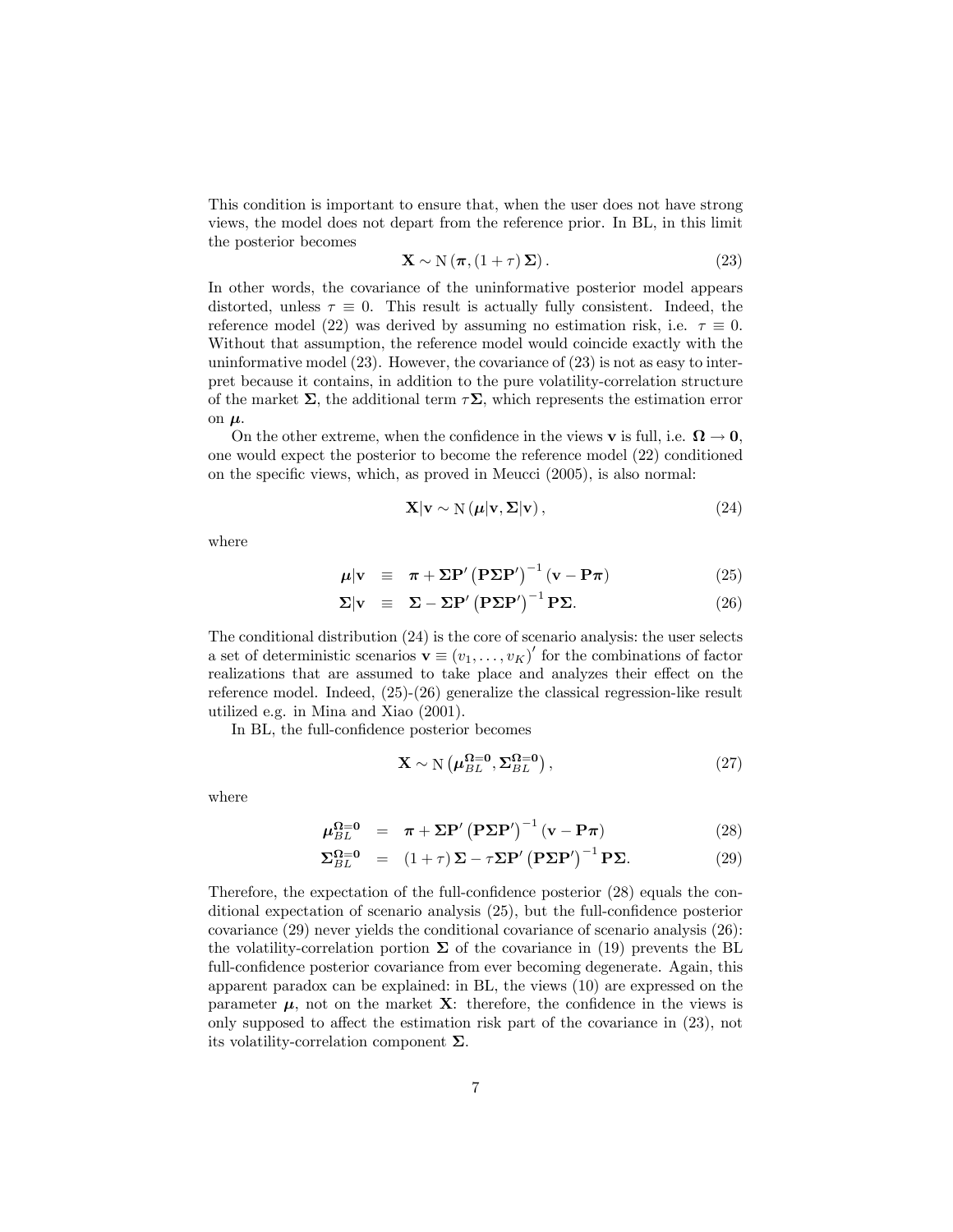To summarize, although the null- and full-confidence limits of the BL posterior distribution are fully consistent, they might clash with the practitioner's intuition. To fix this problem we can proceed as in Meucci (2005) and rephrase BL in terms of views directly on the market  $X$ , instead of the parameter  $\mu$ .

We start from the reference model (1). However, we do not consider  $\mu$  as a random variable. Therefore we set  $\mu \equiv \pi$  as in (3) to obtain the reference model without estimation risk (22). The user has views on linear functions of the market  $V \equiv PX$ , where P is a pick matrix as in (10). The distribution of the views in general clashes with the distribution implied by the reference model  $(22)$ : as a random variable, the realization of **V** according to the views could turn out larger or smaller than the realization of PX according to the reference model. Therefore, the views  $V$  as a random variable are a perturbation of the outcome implied by the reference model and as such they are modeled as a conditional distribution

$$
\mathbf{V}|\mathbf{x} \sim \mathbf{N}(\mathbf{P}\mathbf{x}, \mathbf{\Omega}),\tag{30}
$$

where  $\Omega$  represents the uncertainty on the views as in (10).

Once the model is set up, the user quantifies his views, choosing a specific value  $\bf{v}$  for the random variable  $\bf{V}$ . As we show in Appendix 5.3, applying Bayes' rule as in the original BL we obtain the posterior distribution of the market given the views, which is also normal

$$
\mathbf{X}|\mathbf{v};\mathbf{\Omega}\sim\mathrm{N}\left(\boldsymbol{\mu}_{BL}^{m},\boldsymbol{\Sigma}_{BL}^{m}\right),\tag{31}
$$

where

$$
\mu_{BL}^{m} \equiv \pi + \Sigma \mathbf{P}' (\mathbf{P} \Sigma \mathbf{P}' + \Omega)^{-1} (\mathbf{v} - \mathbf{P} \pi)
$$
 (32)

$$
\Sigma_{BL}^{m} \equiv \Sigma - \Sigma P' (\mathbf{P} \Sigma P' + \Omega)^{-1} \mathbf{P} \Sigma.
$$
 (33)

These market-posterior formulas are very similar to their counterparts (20)-(21) in the original BL model. However, in the first place the parameter  $\tau$  in (2) never appears here. Second, as it turns out, in the market based-specification there is no need to add the original covariance to the posterior as in (19).

As a result, the market specification is consistent with both the reference model and with scenario analysis. Indeed, it is immediate to check that if the confidence is null, i.e.  $\Omega \to \infty$ , then the posterior (31) equals the prior (22). At the other extreme, if the confidence in the views is full, i.e.  $\Omega \to 0$ , then the posterior (31) equals the conditional distribution (24).

$$
\mathbf{X} \sim \mathcal{N}(\boldsymbol{\mu}_{BL}^m, \boldsymbol{\Sigma}_{BL}^m)
$$
\n
$$
\mathbf{X} \sim \mathcal{N}(\boldsymbol{\mu}_{BL}^m, \boldsymbol{\Sigma}_{BL}^m)
$$
\n
$$
\mathbf{X} \sim \mathcal{N}(\boldsymbol{\mu}_{NL}^m, \boldsymbol{\Sigma}_{BL}^m)
$$
\n
$$
\mathbf{X} \sim \mathcal{N}(\boldsymbol{\mu}_{NL}, \boldsymbol{\Sigma}_{|V})
$$
\n
$$
\mathbf{X} \sim \mathcal{N}(\boldsymbol{\mu}_{|V}, \boldsymbol{\Sigma}_{|V})
$$
\n(full confidence:  $\Omega \to 0$ ) conditional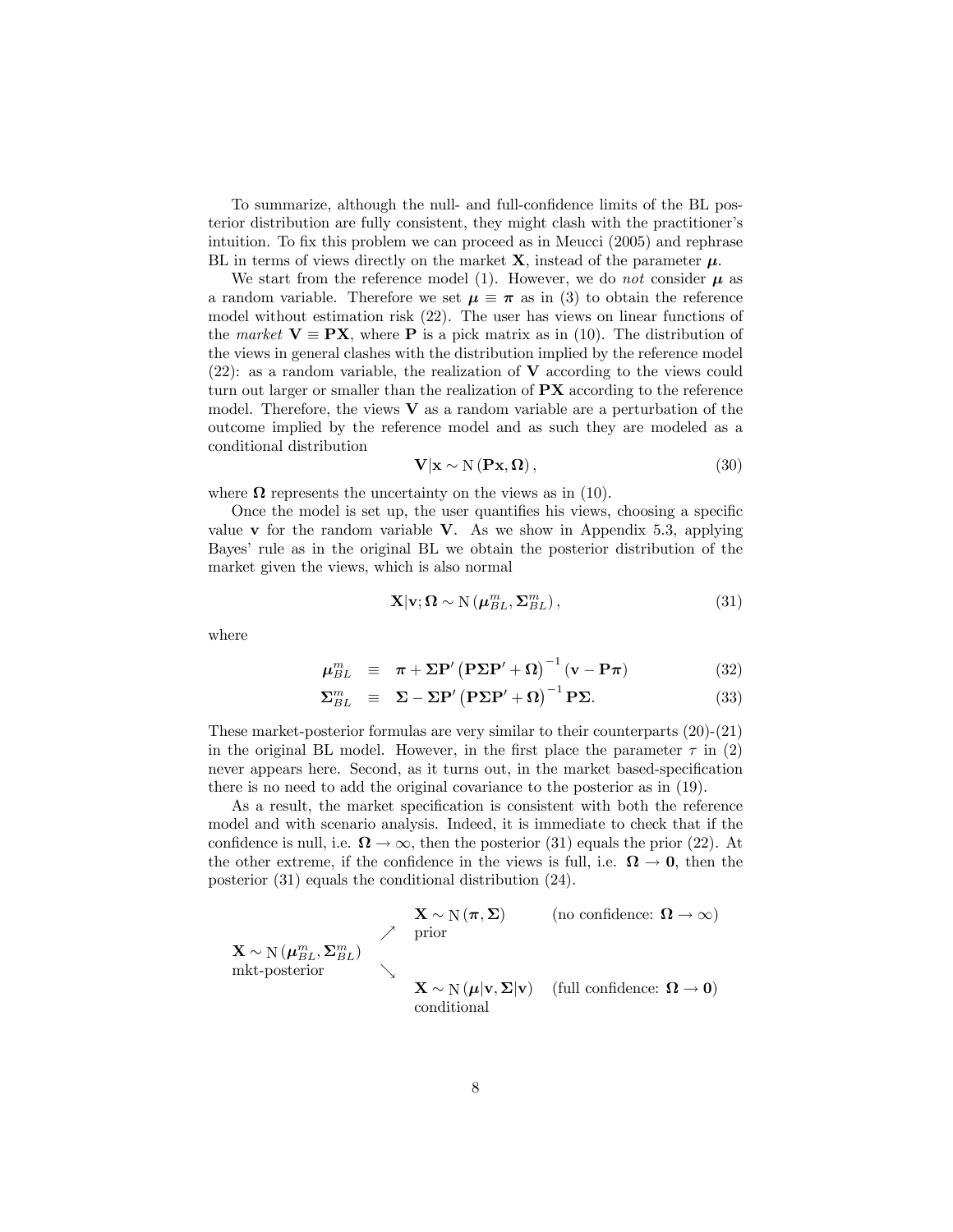### 4 Related literature

Scenario analysis (24) allows the practitioner to explore the implications on a given portfolio of a set of subjective views on possible market realizations, see e.g. Mina and Xiao (2001).

BL adds uncertainty on the views by means of Bayesian formulas, although this is not the standard Bayesian framework of decision theory, see Bawa, Brown, and Klein (1979) and Goel and Zellner (1986). In particular, in BL there is no historical updating of the estimate of  $\mu$ , which does not depend on the time series of the past returns.

Under the normality assumption, Qian and Gorman (2001) process views on expectations of a set of portfolios and covariances of the same portfolios; Pezier (2007) processes full and partial views on expectations and covariances by least discrimination; Almgren and Chriss (2006) provide a framework to express ranking, "lax" views on expectations.

The equilibrium-based prior expectations (5) in the original BL and in the above literature appears to restrict the potential applications of these approaches to the tactical management of a global diversified fund. However, the posterior formulas  $(20)-(21)$  and their modified versions  $(32)-(33)$ , as well as the formulas in the above literature can be applied to any normal distribution, not necessarily equilibrium. Indeed, active management was among the first applications of BL by their authors, where the prior expectation was assumed null.

Accordingly, Meucci (2009) applies the above approaches to fully generic risk factors that map non-linearly into the final p&l, instead of securities returns, thereby handling views and stress-testing in derivatives markets.

Further generalizations of BL should handle non-normal reference risk models; non-linear views; views on generalized features such as medians, ranges, tail behaviors, etc.; equality and inequality (ranking) views; and simultaneous inputs from multiple users with different hierarchical confidence levels.

The Bayesian formalism of BL cannot achieve this: aside from the insurmountable computational problems when leaving the normal assumption, the Bayesian approach in BL acts on the parameter  $\mu$  of a normal distribution: this is correct, because the practitioner wishes to express views on the expectations of the market and, under the normal assumption, these are represented by  $\mu$ . However, in non-normal markets with views on features other than expectations one should develop a different approach for each different possible market parametrization and for each possible feature on which the practitioner wishes to express views.

Instead, it is more natural to input views directly on the market, instead of the combinations of parameters that correspond to those features. The COP approach in Meucci (2006) proceeds in this direction, although it does not cover all the above desired applications. More importantly, the COP relies on ad-hoc manipulations.

The entropy pooling approach in Meucci (2008) solves the above issues: a posterior consistent with the most general views is obtained naturally by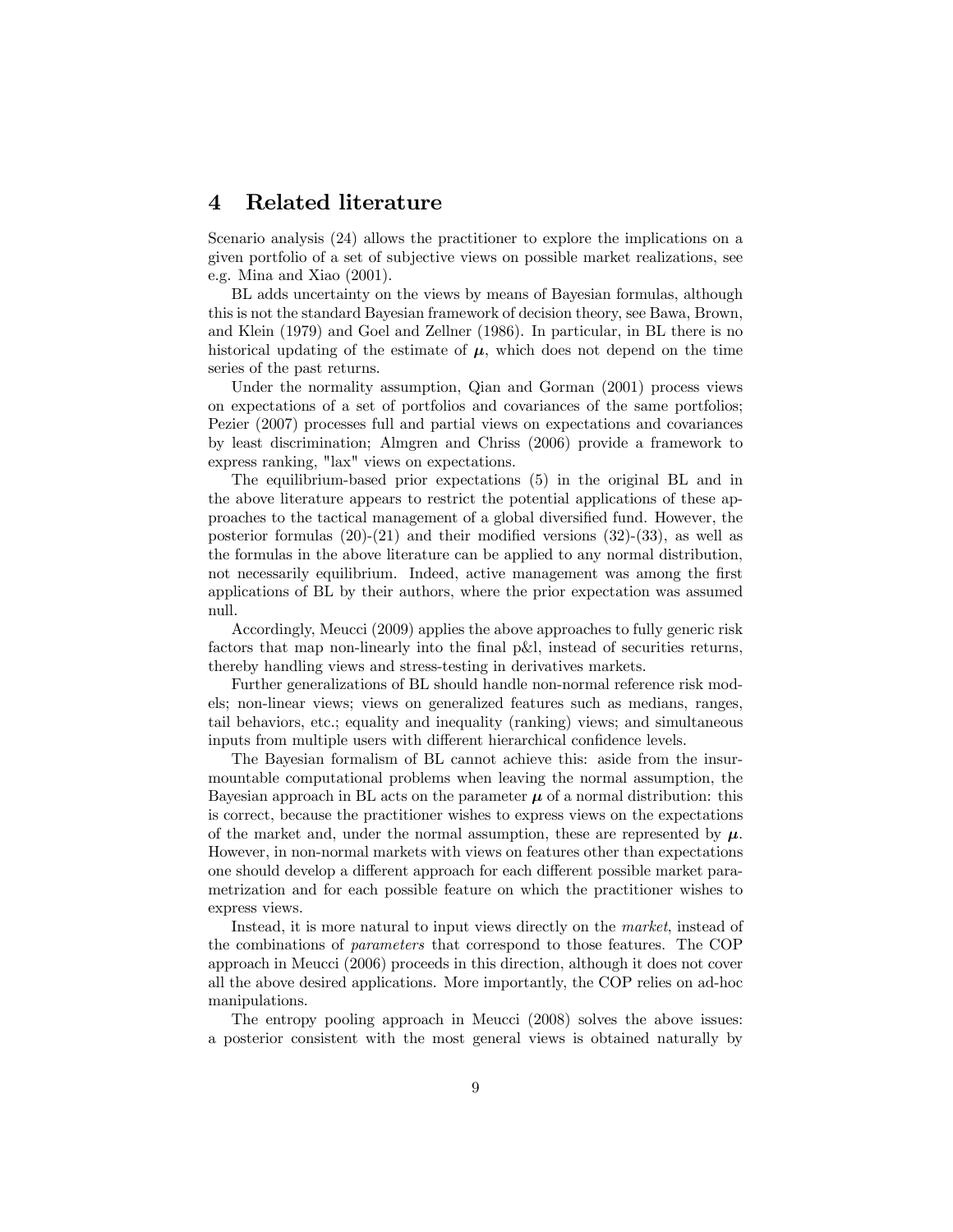entropy minimization, whereas opinion pooling accounts for different confidence levels and multiple users. Furthermore, the posterior is represented in terms of the same Monte Carlo scenarios as the reference model, but with different probabilities: therefore, even the most complex derivatives can be handled, as no costly repricing is ever necessary.

We summarize in the table below the capabilities of the original BL and its market formulation in Section 3, Almgren and Chriss (2006), Qian and Gorman (2001), Pezier (2007), Meucci (2009), the COP in Meucci (2006) and the entropy-pooling approach in Meucci (2008).

|                                  |                                                                                         | $\Gamma$             | P                    | М | ЕP |
|----------------------------------|-----------------------------------------------------------------------------------------|----------------------|----------------------|---|----|
| normal market & linear views     | $\bullet$                                                                               |                      |                      |   |    |
| scenario analysis                |                                                                                         |                      |                      |   |    |
| correlation stress-test          |                                                                                         |                      |                      |   |    |
| trading desk: non-linear pricing | $\mathcal{L}^{\text{max}}_{\text{max}}$ , where $\mathcal{L}^{\text{max}}_{\text{max}}$ | $\bullet$            | $\bullet$            |   |    |
| external factors: macro, etc.    |                                                                                         | $\ddot{\phantom{0}}$ | $\ddot{\phantom{0}}$ |   |    |
| partial specifications           |                                                                                         | $\bullet$            |                      |   |    |
| non-normal market                |                                                                                         | $\bullet$            |                      |   |    |
| multiple users                   |                                                                                         |                      |                      |   |    |
| non-linear views                 |                                                                                         |                      |                      |   |    |
| trading desk: costly pricing     | $\bullet$                                                                               | $\bullet$            | $\bullet$            |   |    |
| lax constraints: ranking         |                                                                                         | $\bullet$            | $\bullet$            |   |    |

# References

- Almgren, R., and N. Chriss, 2006, Optimal portfolios from ordering information, Journal of Risk 9, 1—47.
- Bawa, V. S., S. J. Brown, and R. W. Klein, 1979, Estimation Risk and Optimal Porfolio Choice (North Holland).
- Best, M. J., and R. R. Grauer, 1991, On the sensitivity of mean-variance-efficient portfolios to changes in asset means: Some analytical and computational results, Review of Financial Studies 4, 315—342.
- Black, F., and R. Litterman, 1990, Asset allocation: combining investor views with market equilibrium, Goldman Sachs Fixed Income Research.
- Britten-Jones, M., 1999, The sampling error in estimates of mean-variance efficient portfolio weights, Journal of Finance 54, 655—671.
- Chopra, V., and W. T. Ziemba, 1993, The effects of errors in means, variances, and covariances on optimal portfolio choice, Journal of Portfolio Management pp. 6—11.
- Giacometti, M., I. Bertocchi, T.S. Rachev, and F. Fabozzi, 2007, Stable distributions in the Black-Litterman approach to asset allocation, Quantitative Finance 7, 423—433.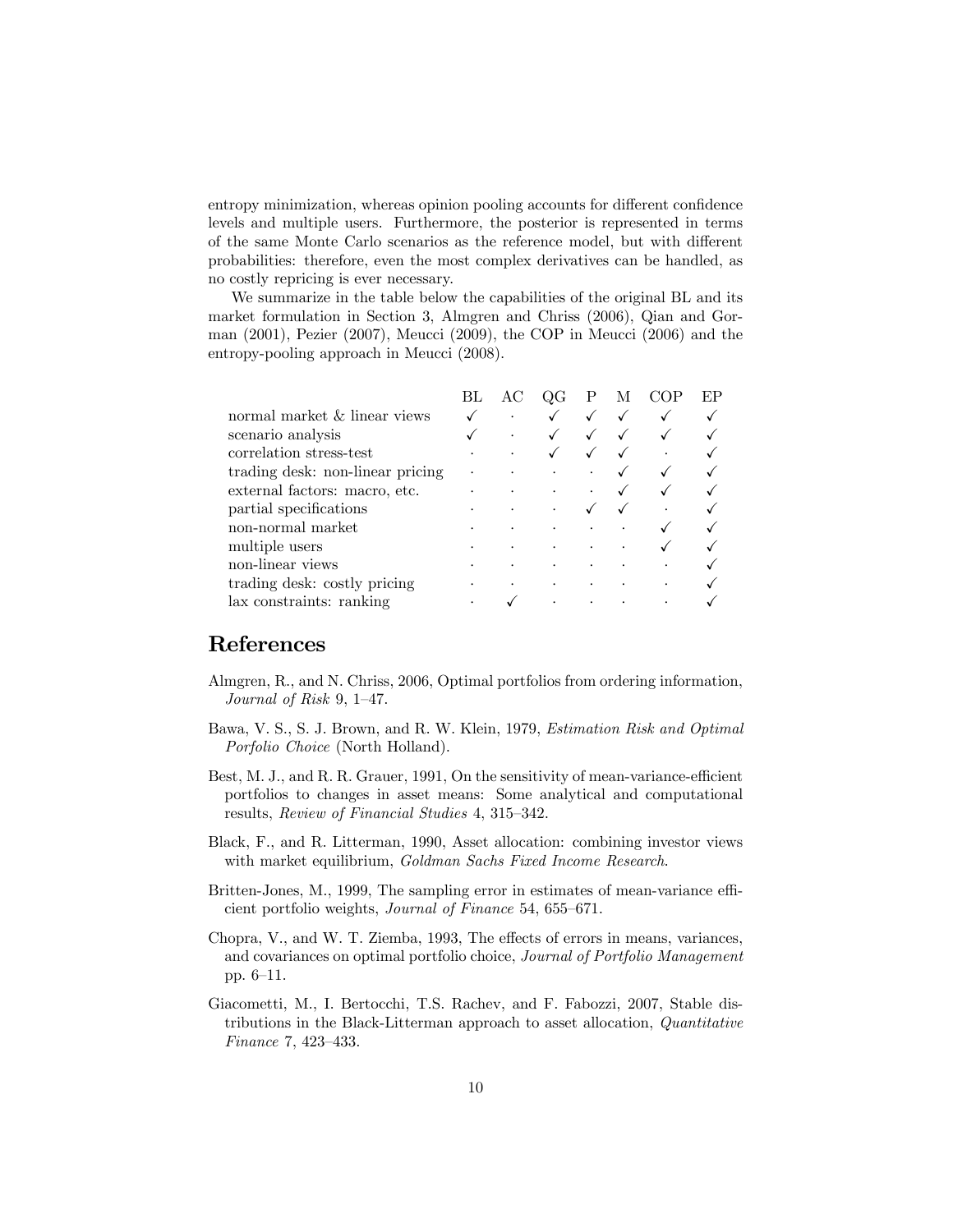- Goel, P.M., and A. Zellner, 1986, *Bayesian Inference and Decision Techniques:* Essays in Honor of Bruno De Finetti . vol. 6 of Studies in Bayesian Econometrics and Statistics (Elsevier Science).
- Green, R. C., and B. Hollifield, 1992, When will mean-variance efficient portfolios be well diversified?, Journal of Finance 47, 1785—1809.
- He, G., and R. Litterman, 2002, The intuition behind Black-Litterman model portfolios, ssrn.com.
- Idzorek, T.M., 2004, A step-by-step guide to the Black-Litterman model, Zephyr Associates Publications.
- Jobson, J. D., and B. Korkie, 1980, Estimation for Markowitz efficient portfolios, Journal of the American Statistical Association 75, 544—554.
- Meucci, A., 2005, Risk and Asset Allocation (Springer).

, 2006, Beyond Black-Litterman in practice: A five-step recipe to input views on non-normal markets, Risk 19, 114—119 Extended version available at http://ssrn.com/abstract=872577.

 $-$ , 2008, Fully flexible views: Theory and practice,  $Risk$  21, 97–102 Extended version available at http://ssrn.com/abstract=1213325.

- , 2009, Enhancing the Black-Litterman and related approaches: Views and stress-test on risk factors, Journal of Asset Management 10, 89—96 Extended version available at http://ssrn.com/abstract=1213323.
- Mina, J., and J.Y. Xiao, 2001, Return to RiskMetrics: The evolution of a standard, RiskMetrics publications.
- Pezier, J., 2007, Global portfolio optimization revisited: A least discrimination alternantive to Black-Litterman, ICMA Centre Discussion Papers in Finance.
- Qian, E., and S. Gorman, 2001, Conditional distribution in portfolio theory, Financial Analyst Journal 57, 44—51.
- Satchell, S., and A. Scowcroft, 2000, A demystification of the Black-Litterman model: Managing quantitative and traditional construction, Journal of Asset Management 1, 138—150.
- Stein, C., 1955, Inadmissibility of the usual estimator for the mean of a multivariate normal distribution, Proceedings of the 3rd Berkeley Symposium on Probability and Statistics.
- Walters, J., 2008, The Black-Litterman model: A detailed exploration, blacklitterman.org.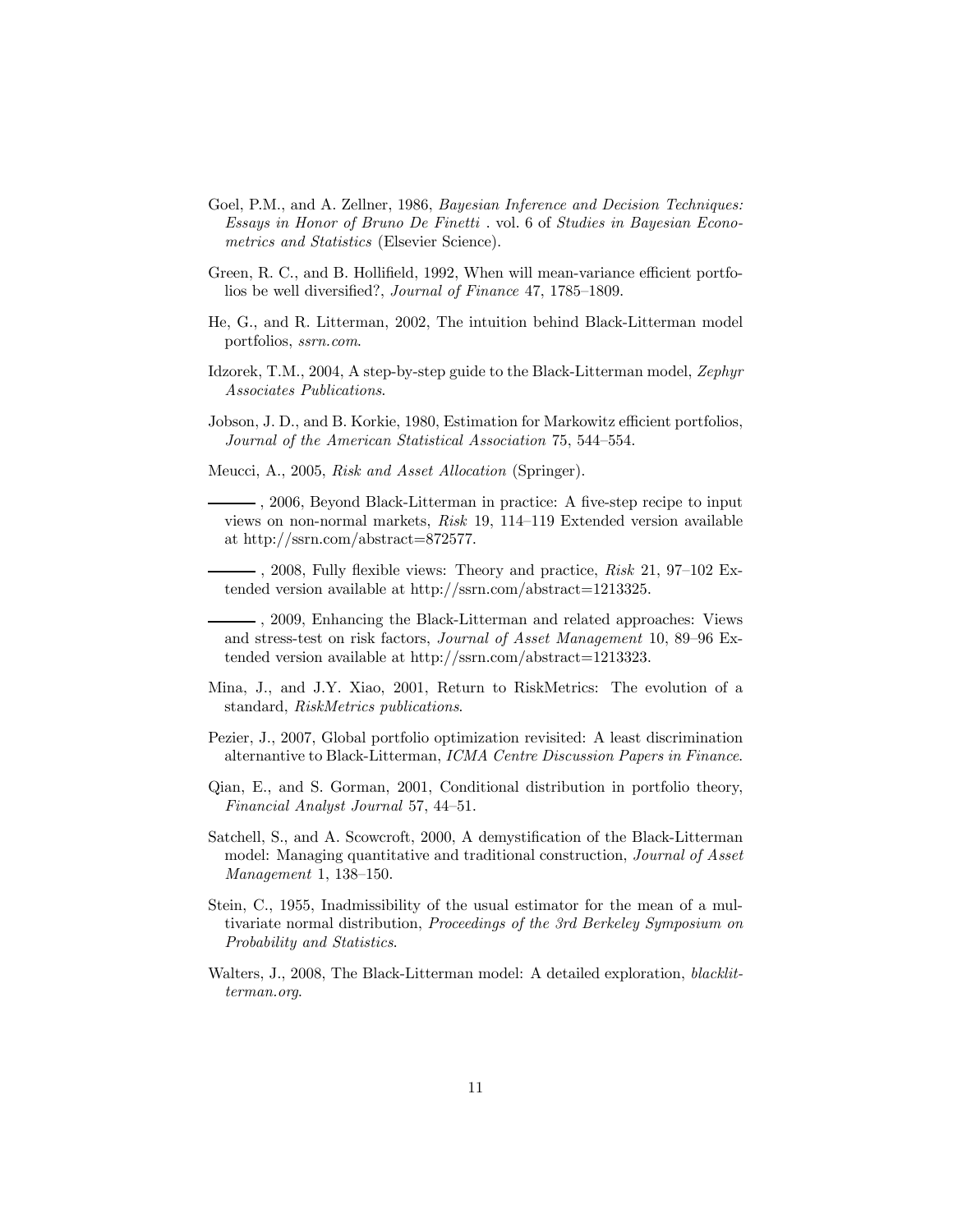## 5 Technical Appendix

In this appendix we discuss some technical results that can be skipped at first reading.

### 5.1 Derivation of BL

Here we adapt from Satchell and Scowcroft (2000). The pdf of (2) is

$$
f_{\mu}\left(\mu\right) \equiv \frac{\left|\left(\tau\Sigma\right)\right|^{-\frac{1}{2}}}{\left(2\pi\right)^{\frac{N}{2}}}e^{-\frac{1}{2}\left(\mu-\pi\right)'(\tau\Sigma)^{-1}\left(\mu-\pi\right)}.\tag{34}
$$

As for (10) we write it as

$$
\mathbf{v} \stackrel{d}{=} \mathbf{P}\boldsymbol{\mu} + \mathbf{Z},\tag{35}
$$

where  $\mathbf{Z} \sim N(0, \Omega)$ . Therefore, we can model v as a random variable V whose distribution, conditioned on the realization of  $\mu$  reads:

$$
\mathbf{V}|\boldsymbol{\mu} \sim \mathcal{N}(\mathbf{P}\boldsymbol{\mu}, \boldsymbol{\Omega}).
$$
 (36)

The conditional pdf of this variable is thus

$$
f_{\mathbf{V}|\boldsymbol{\mu}}\left(\mathbf{v}\right) \equiv \frac{\left|\mathbf{\Omega}\right|^{-\frac{1}{2}}}{\left(2\pi\right)^{\frac{K}{2}}} e^{-\frac{1}{2}\left(\mathbf{v}-\mathbf{P}\boldsymbol{\mu}\right)} \mathbf{\Omega}^{-1}\left(\mathbf{v}-\mathbf{P}\boldsymbol{\mu}\right)}.
$$
\n(37)

To determine the posterior of  $\mu$  given  $V$  we apply Bayes rule

$$
f_{\mu|\mathbf{v}}\left(\mu\right) = \frac{f_{\mu,\mathbf{V}}\left(\mu,\mathbf{v}\right)}{f_{\mathbf{V}}\left(\mathbf{v}\right)} = \frac{f_{\mathbf{V}|\mu}\left(\mathbf{v}\right)f_{\mu}\left(\mu\right)}{\int f_{\mathbf{V}|\mu}\left(\mathbf{v}\right)f_{\mu}\left(\mu\right)d\mu}.\tag{38}
$$

Our strategy will be to prove that the numerator can be written as a conditional pdf  $f_{\mathbf{V}|\boldsymbol{\mu}}$  times a factor: the former will be the required pdf; we do not care about the latter.

The numerator in (38), i.e. the joint pdf of  $\mu$  and **V**, reads:

$$
f_{\mu,\mathbf{V}}(\mu,\mathbf{v}) = f_{\mathbf{V}|\mu}(\mathbf{v}) f_{\mu}(\mu)
$$
\n
$$
\propto |(\tau \Sigma)|^{-\frac{1}{2}} |\Omega|^{-\frac{1}{2}} e^{-\frac{1}{2} [(\mu - \pi)'(\tau \Sigma)^{-1} (\mu - \pi) + (\mathbf{v} - \mathbf{P}\mu)'] \Omega^{-1} (\mathbf{v} - \mathbf{P}\mu)].
$$
\n(39)

This formula is exactly like (53) below, which refers to the  $BL_m$  model, once the following substitutions are made:

$$
\begin{array}{ccc}\n\text{BL} & \text{BL}_m \\
\mu & \longleftrightarrow & \mathbf{X} \\
\pi & \longleftrightarrow & \mu \\
\text{E}\tau & \longleftrightarrow & \Sigma\n\end{array} \tag{40}
$$

Therefore from  $(58)$ ,  $(55)$  and  $(59)$  we obtain

$$
\mu|\mathbf{v};\Omega \sim \mathcal{N}(\mu_{BL}, \Sigma_{BL}^{\mu}), \qquad (41)
$$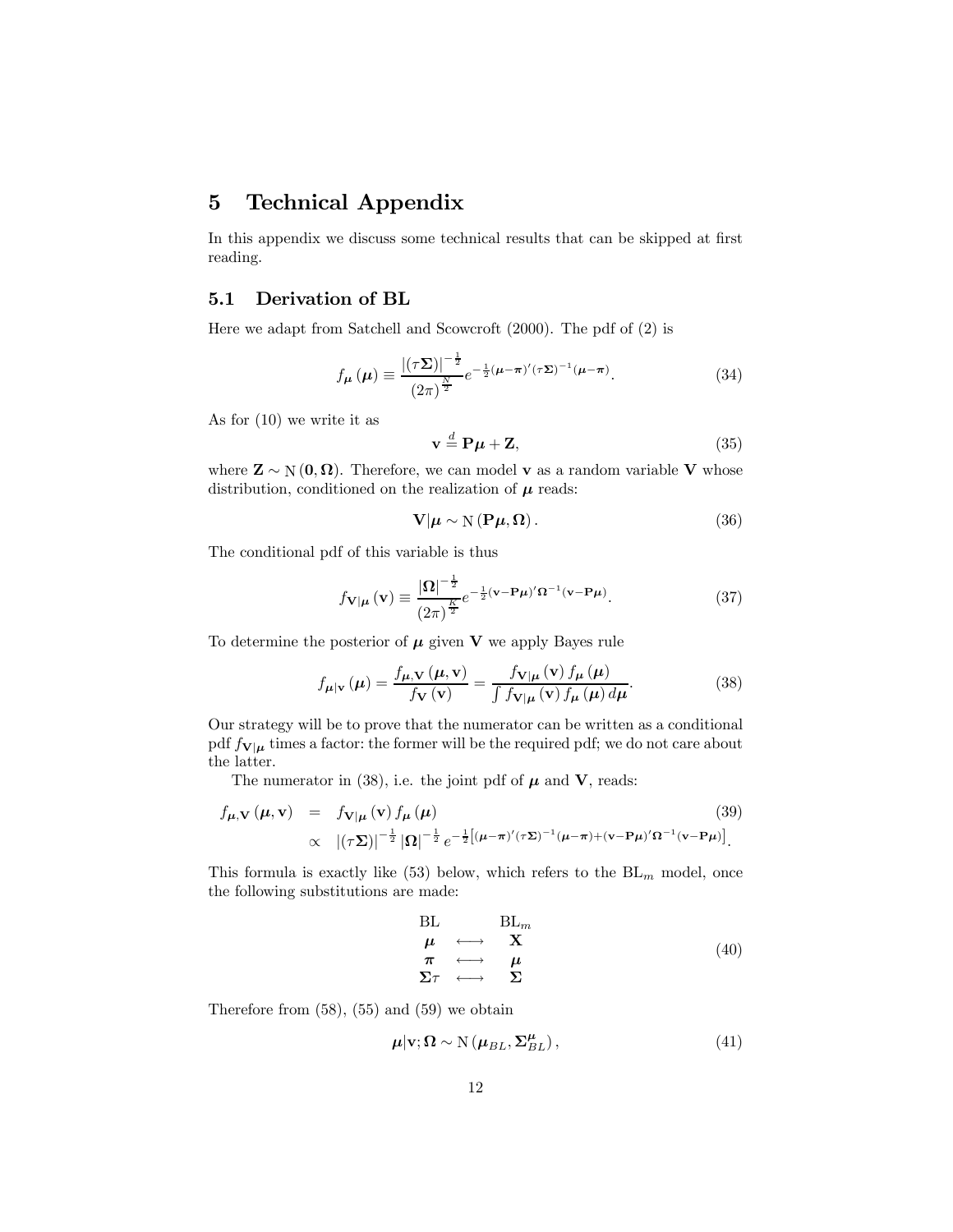where

$$
\mu_{BL} \equiv \left( (\tau \Sigma)^{-1} + \mathbf{P}' \Omega^{-1} \mathbf{P} \right)^{-1} \left( (\tau \Sigma)^{-1} \pi + \mathbf{P}' \Omega^{-1} \mathbf{v} \right) \tag{42}
$$

$$
\Sigma_{BL}^{\mu} \equiv \left( (\tau \Sigma)^{-1} + \mathbf{P}' \Omega^{-1} \mathbf{P} \right)^{-1}; \tag{43}
$$

### 5.2 Reshuffling BL expressions

Using the following matrix identity  $(A \text{ and } D \text{ invertible}, B \text{ and } C \text{ generic},$ conformable, potentially of different size)

$$
(A - BD-1C)-1 = A-1 – A-1B (CA-1B – D)-1 CA-1
$$
 (44)

we can write (16) as

$$
\mu_{BL} \equiv \left( (\tau \Sigma)^{-1} + \mathbf{P}' \Omega^{-1} \mathbf{P} \right)^{-1} \left( (\tau \Sigma)^{-1} \pi + \mathbf{P}' \Omega^{-1} \mathbf{v} \right). \tag{45}
$$
\n
$$
= \left( (\tau \Sigma) - (\tau \Sigma) \mathbf{P}' \left( \mathbf{P} (\tau \Sigma) \mathbf{P}' + \Omega \right)^{-1} \mathbf{P} (\tau \Sigma) \right) \left( (\tau \Sigma)^{-1} \pi + \mathbf{P}' \Omega^{-1} \mathbf{v} \right)
$$
\n
$$
= \pi + (\tau \Sigma) \mathbf{P}' \left( \Omega^{-1} - (\mathbf{P} (\tau \Sigma) \mathbf{P}' + \Omega)^{-1} \mathbf{P} (\tau \Sigma) \mathbf{P}' \Omega^{-1} \right) \mathbf{v}
$$
\n
$$
- (\tau \Sigma) \mathbf{P}' (\mathbf{P} (\tau \Sigma) \mathbf{P}' + \Omega)^{-1} \mathbf{P} \pi.
$$

Noticing that

$$
\Omega^{-1} - \left(\mathbf{P}\left(\tau\Sigma\right)\mathbf{P}' + \Omega\right)^{-1}\mathbf{P}\left(\tau\Sigma\right)\mathbf{P}'\Omega^{-1} = \left(\mathbf{P}\left(\tau\Sigma\right)\mathbf{P}' + \Omega\right)^{-1},\tag{46}
$$

which can be easily checked left-multiplying both sides by  $(\mathbf{P}(\tau\Sigma)\mathbf{P}' + \Omega)$ , we can write (45) as

$$
\mu_{BL} = \pi + (\tau \Sigma) \mathbf{P}' (\mathbf{P} (\tau \Sigma) \mathbf{P}' + \mathbf{\Omega})^{-1} (\mathbf{v} - \mathbf{P} \pi)
$$
(47)

Similarly, using (44) we write (19) as

$$
\Sigma_{BL} \equiv \Sigma + \left( (\tau \Sigma)^{-1} + \mathbf{P}' \Omega^{-1} \mathbf{P} \right)^{-1}
$$
\n
$$
= (1 + \tau) \Sigma - (\tau \Sigma) \mathbf{P}' (\mathbf{P} (\tau \Sigma) \mathbf{P}' + \Omega)^{-1} \mathbf{P} (\tau \Sigma)
$$
\n(48)

### 5.3 Derivation of  $BL_m$

This proof is adapted from Meucci (2005). We report here the reference model (22) for the market

$$
\mathbf{X} \sim \mathcal{N}(\boldsymbol{\pi}, \boldsymbol{\Sigma}). \tag{49}
$$

Therefore

$$
f_{\mathbf{X}}\left(\mathbf{x}\right) \equiv \frac{\left|\mathbf{\Sigma}\right|^{-\frac{1}{2}}}{\left(2\pi\right)^{\frac{N}{2}}} e^{-\frac{1}{2}\left(\mathbf{x} - \boldsymbol{\pi}\right)^{\prime} \mathbf{\Sigma}^{-1}\left(\mathbf{x} - \boldsymbol{\pi}\right)}.
$$
\n(50)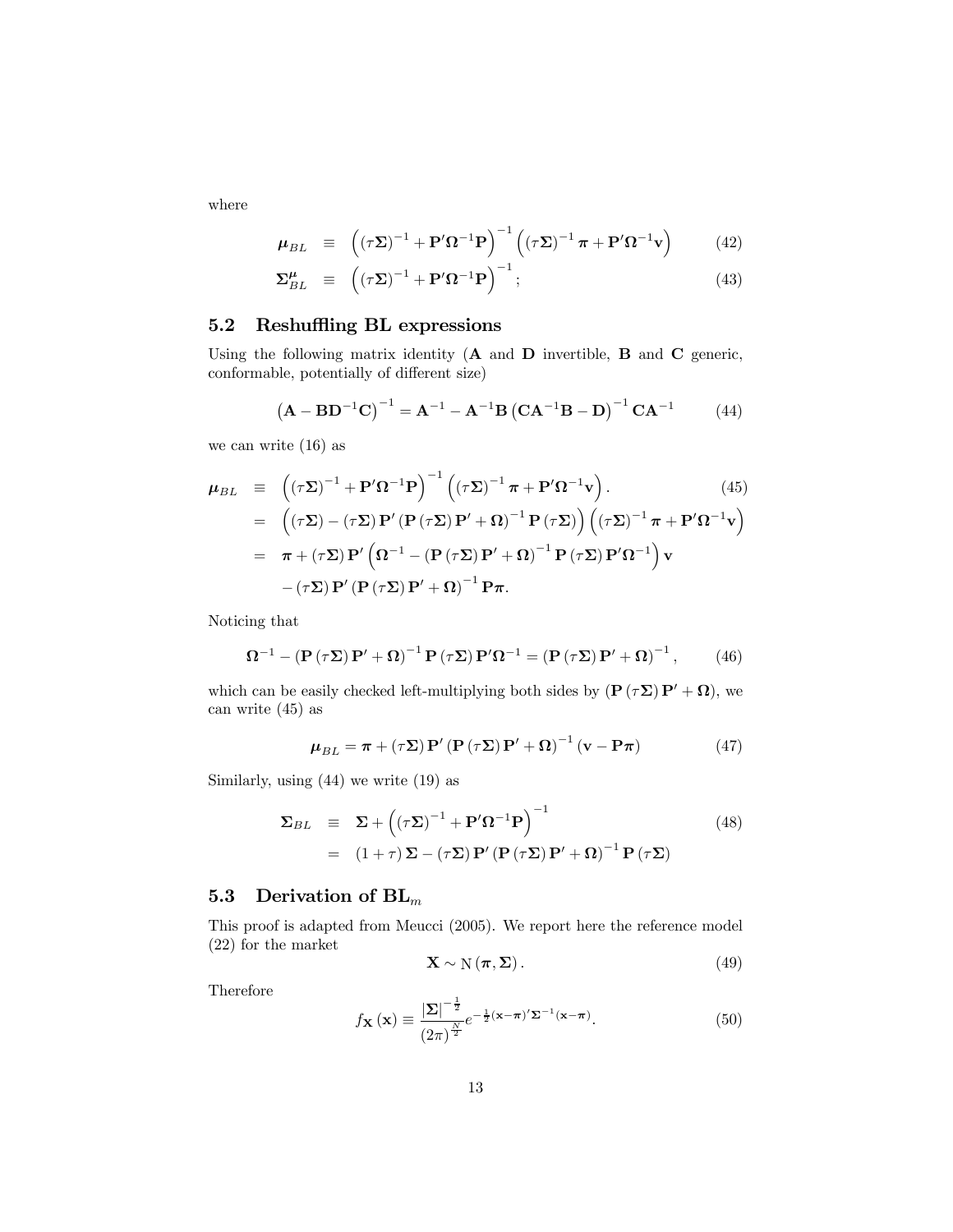Also, from (30) we obtain

$$
f_{\mathbf{V}|\mathbf{x}}\left(\mathbf{v}\right) \equiv \frac{|\mathbf{\Omega}|^{-\frac{1}{2}}}{\left(2\pi\right)^{\frac{K}{2}}} e^{-\frac{1}{2}\left(\mathbf{v} - \mathbf{P}\mathbf{x}\right)'\mathbf{\Omega}^{-1}\left(\mathbf{v} - \mathbf{P}\mathbf{x}\right)}.\tag{51}
$$

To determine the posterior of the market given the views we apply Bayes' rule

$$
f_{\mathbf{X}|\mathbf{v};\mathbf{\Omega}}\left(\mathbf{x}\right) = \frac{f_{\mathbf{X},\mathbf{V}}\left(\mathbf{x},\mathbf{v}\right)}{f_{\mathbf{V}}\left(\mathbf{v}\right)} = \frac{f_{\mathbf{V}|\mathbf{x}}\left(\mathbf{v}\right)f_{\mathbf{X}}\left(\mathbf{x}\right)}{\int f_{\mathbf{V}|\mathbf{x}}\left(\mathbf{v}\right)f_{\mathbf{X}}\left(\mathbf{x}\right)d\mathbf{x}}.\tag{52}
$$

Our strategy will be to prove that the numerator can be written as a conditional pdf  $f_{\mathbf{X}|\mathbf{v}}$ , times a factor that only depends on **v**: the former will be the required pdf; we do not care about the latter.

The numerator in  $(52)$ , i.e. the joint pdf of **V** and **X**, reads:

$$
f_{\mathbf{X},\mathbf{V}}(\mathbf{x},\mathbf{v}) = f_{\mathbf{V}|\mathbf{x}}(\mathbf{v}) f_{\mathbf{X}}(\mathbf{x})
$$
(53)  
 
$$
\propto |\mathbf{\Sigma}|^{-\frac{1}{2}} |\mathbf{\Omega}|^{-\frac{1}{2}} e^{-\frac{1}{2} [(\mathbf{x}-\boldsymbol{\pi})'\mathbf{\Sigma}^{-1}(\mathbf{x}-\boldsymbol{\pi})+(\mathbf{v}-\mathbf{P}\mathbf{x})'\mathbf{\Omega}^{-1}(\mathbf{v}-\mathbf{P}\mathbf{x})]}.
$$

In Appendix 5.4 below we show that

$$
f_{\mathbf{X},\mathbf{V}}(\mathbf{x},\mathbf{v}) \propto |\Sigma^{-1} + \mathbf{P}'\Omega^{-1}\mathbf{P}|^{\frac{1}{2}} e^{-\frac{1}{2}(\mathbf{x} - \boldsymbol{\mu}_{BL}^{m})'} (\Sigma^{-1} + \mathbf{P}'\Omega^{-1}\mathbf{P})(\mathbf{x} - \boldsymbol{\mu}_{BL}^{m})
$$
\n
$$
|\Omega + \mathbf{P}\Sigma\mathbf{P}'|^{-\frac{1}{2}} e^{-\frac{1}{2}(\mathbf{v} - \widetilde{\mathbf{v}})'} (\Omega + \mathbf{P}\Sigma\mathbf{P}')^{-1} (\mathbf{v} - \widetilde{\mathbf{v}}),
$$

where

$$
\mu_{BL}^{m} \equiv \left(\Sigma^{-1} + \mathbf{P}'\Omega^{-1}\mathbf{P}\right)^{-1} \left(\Sigma^{-1}\pi + \mathbf{P}'\Omega^{-1}\mathbf{v}\right).
$$
 (55)

and  $\tilde{\mathbf{v}}$  does not depend on either **x** or **v**. Therefore

$$
f_{\mathbf{X},\mathbf{V}}(\mathbf{x},\mathbf{v}) \propto f_{\mathbf{X}|\mathbf{v}}(\mathbf{x}|\mathbf{v}) g(\mathbf{v}),
$$
\n(56)

where the conditional pdf of the market given the views is

$$
f_{\mathbf{X}|\mathbf{v}}(\mathbf{x}|\mathbf{v}) \propto \left| \mathbf{\Sigma}^{-1} + \mathbf{P}' \mathbf{\Omega}^{-1} \mathbf{P} \right|^{\frac{1}{2}} \tag{57}
$$

$$
e^{-\frac{1}{2}(\mathbf{x} - \boldsymbol{\mu}_{BL}^{m})'} (\mathbf{\Sigma}^{-1} + \mathbf{P}' \mathbf{\Omega}^{-1} \mathbf{P})(\mathbf{x} - \boldsymbol{\mu}_{BL}^{m})
$$

Since (57) is a normal probability density function, we obtain for the posterior market conditioned on the views

$$
\mathbf{X}|\mathbf{v} \sim \mathcal{N}\left(\boldsymbol{\mu}_{BL}^{m}, \boldsymbol{\Sigma}_{BL}^{m}\right),\tag{58}
$$

where  $\mu_{BL}^{m}(\mathbf{v})$  is defined in (55) and

$$
\Sigma_{BL}^{m} \equiv \left(\Sigma^{-1} + \mathbf{P}'\Omega^{-1}\mathbf{P}\right)^{-1}.\tag{59}
$$

Now we proceed to reshuffle the expressions (55) and (59) in a more friendly and computationally efficient way, as we did in Appendix 5.2 for the regular BL.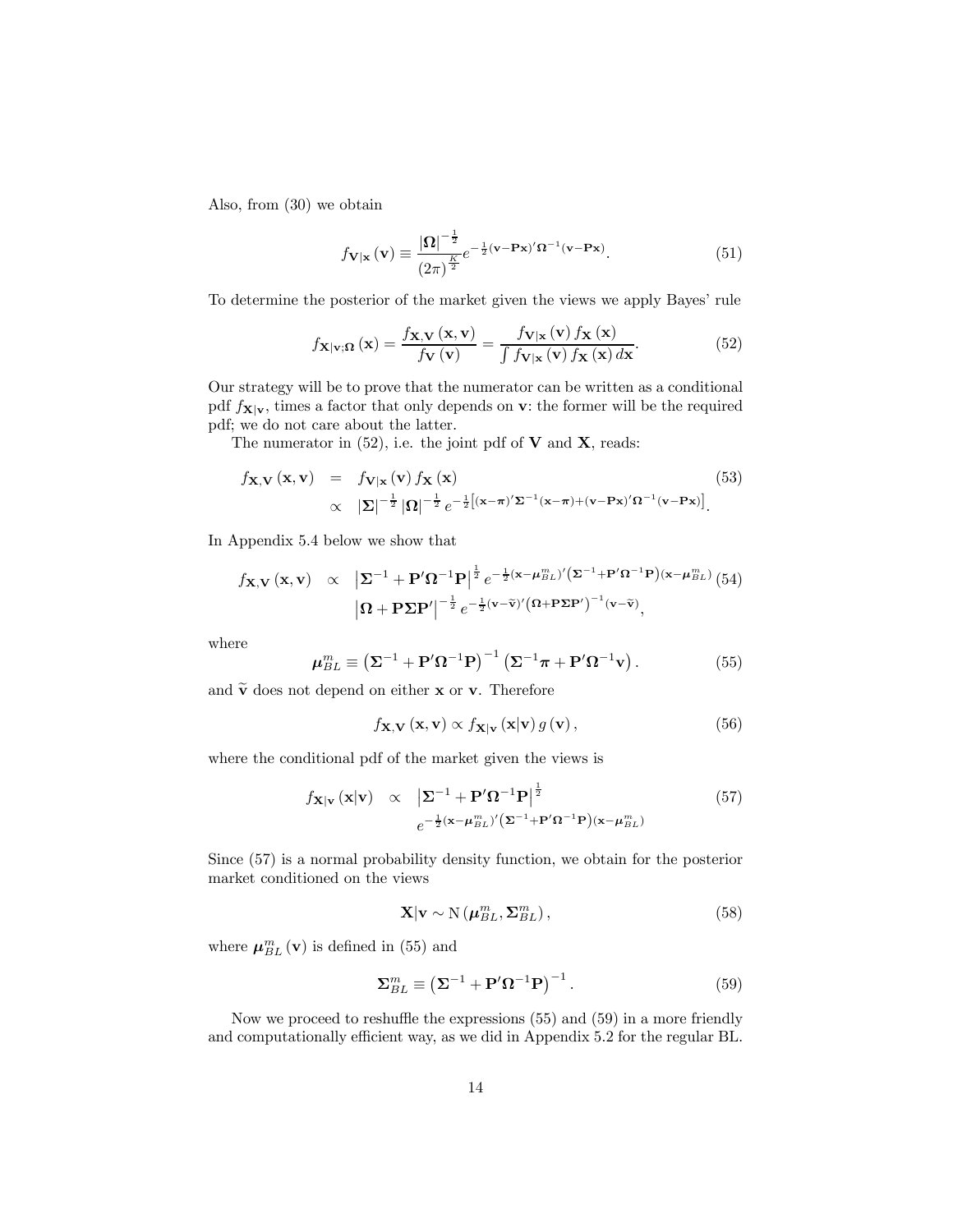Using the following matrix identity  $(A \text{ and } D \text{ invertible}, B \text{ and } C \text{ generic},$ conformable, potentially of different size)

$$
(A - BD-1C)-1 = A-1 – A-1B (CA-1B – D)-1 CA-1
$$
 (60)

we can write (55) as

$$
\mu_{BL}^{m} = \left(\Sigma^{-1} + \mathbf{P}'\Omega^{-1}\mathbf{P}\right)^{-1}\left(\Sigma^{-1}\pi + \mathbf{P}'\Omega^{-1}\mathbf{v}\right).
$$
\n(61)  
\n
$$
= \left(\Sigma - \Sigma\mathbf{P}'\left(\mathbf{P}\Sigma\mathbf{P}' + \Omega\right)^{-1}\mathbf{P}\Sigma\right)\left(\Sigma^{-1}\pi + \mathbf{P}'\Omega^{-1}\mathbf{v}\right)
$$
\n
$$
= \pi + \Sigma\mathbf{P}'\left(\Omega^{-1} - \left(\mathbf{P}\Sigma\mathbf{P}' + \Omega\right)^{-1}\mathbf{P}\Sigma\mathbf{P}'\Omega^{-1}\right)\mathbf{v}
$$
\n
$$
- \Sigma\mathbf{P}'\left(\mathbf{P}\Sigma\mathbf{P}' + \Omega\right)^{-1}\mathbf{P}\pi
$$

Noticing that

$$
\Omega^{-1} - (\mathbf{P\Sigma P'} + \Omega)^{-1} \mathbf{P\Sigma P'} \Omega^{-1} = (\mathbf{P\Sigma P'} + \Omega)^{-1}, \tag{62}
$$

which can be easily checked left-multiplying both sides by  $(P\Sigma P' + \Omega)$ , we can write (61) as

$$
\mu_{BL}^{m} = \pi + \Sigma \mathbf{P}' (\mathbf{P} \Sigma \mathbf{P}' + \Omega)^{-1} (\mathbf{v} - \mathbf{P} \pi).
$$
 (63)

Similarly, using (60) we write (59) as

$$
\Sigma_{BL}^{m} \equiv (\Sigma^{-1} + P'\Omega^{-1}P)^{-1}
$$
  
=  $\Sigma - \Sigma P' (P\Sigma P' + \Omega)^{-1} P\Sigma.$  (64)

### 5.4 Tedious calculations for the joint distribution of views and market

Expanding the expression in square brackets in (53) we obtain:

$$
\begin{array}{rcl}\n[\cdots] & = & (\mathbf{x} - \boldsymbol{\mu})' \boldsymbol{\Sigma}^{-1} (\mathbf{x} - \boldsymbol{\mu}) + (\mathbf{v} - \mathbf{P}\mathbf{x})' \boldsymbol{\Omega}^{-1} (\mathbf{v} - \mathbf{P}\mathbf{x}) \tag{65} \\
& = & \mathbf{x}' \boldsymbol{\Sigma}^{-1} \mathbf{x} - 2\mathbf{x}' \boldsymbol{\Sigma}^{-1} \boldsymbol{\mu} + \boldsymbol{\mu}' \boldsymbol{\Sigma}^{-1} \boldsymbol{\mu} + \mathbf{v}' \boldsymbol{\Omega}^{-1} \mathbf{v} - 2\mathbf{x}' \mathbf{P}' \boldsymbol{\Omega}^{-1} \mathbf{v} + \mathbf{x}' \mathbf{P}' \boldsymbol{\Omega}^{-1} \mathbf{P} \mathbf{x} \\
& = & \mathbf{x}' (\boldsymbol{\Sigma}^{-1} + \mathbf{P}' \boldsymbol{\Omega}^{-1} \mathbf{P}) \mathbf{x} - 2\mathbf{x}' [\boldsymbol{\Sigma}^{-1} \boldsymbol{\mu} + \mathbf{P}' \boldsymbol{\Omega}^{-1} \mathbf{v}] + \boldsymbol{\mu}' \boldsymbol{\Sigma}^{-1} \boldsymbol{\mu} + \mathbf{v}' \boldsymbol{\Omega}^{-1} \mathbf{v}\n\end{array}
$$

We define

$$
\mu_{BL}^{m}(\mathbf{v}) \equiv \left(\mathbf{\Sigma}^{-1} + \mathbf{P}'\mathbf{\Omega}^{-1}\mathbf{P}\right)^{-1} \left(\mathbf{\Sigma}^{-1}\boldsymbol{\mu} + \mathbf{P}'\mathbf{\Omega}^{-1}\mathbf{v}\right).
$$
 (66)

or equivalently

$$
\left[\Sigma^{-1}\mu + \mathbf{P}'\Omega^{-1}\mathbf{v}\right] \equiv \left(\Sigma^{-1} + \mathbf{P}'\Omega^{-1}\mathbf{P}\right)\mu_{BL}^m.
$$
 (67)

Using (67) we easily re-write (65) as follows:

$$
\begin{array}{rcl}\n[\cdots] &=& \mathbf{x}' \left( \mathbf{\Sigma}^{-1} + \mathbf{P}' \mathbf{\Omega}^{-1} \mathbf{P} \right) \mathbf{x} - 2\mathbf{x}' \left( \mathbf{\Sigma}^{-1} + \mathbf{P}' \mathbf{\Omega}^{-1} \mathbf{P} \right) \mu_{BL}^m \qquad (68) \\
& &+ \mu_{BL}^m \left( \mathbf{\Sigma}^{-1} + \mathbf{P}' \mathbf{\Omega}^{-1} \mathbf{P} \right) \mu_{BL}^m + \mu' \mathbf{\Sigma}^{-1} \mu + \mathbf{v}' \mathbf{\Omega}^{-1} \mathbf{v} \\
&- \mu_{BL}^m \left( \mathbf{\Sigma}^{-1} + \mathbf{P}' \mathbf{\Omega}^{-1} \mathbf{P} \right) \mu_{BL}^m \\
&=& \left( \mathbf{x} - \mu_{BL}^m \right)' \left( \mathbf{\Sigma}^{-1} + \mathbf{P}' \mathbf{\Omega}^{-1} \mathbf{P} \right) \left( \mathbf{x} - \mu_{BL}^m \right) + \alpha.\n\end{array}
$$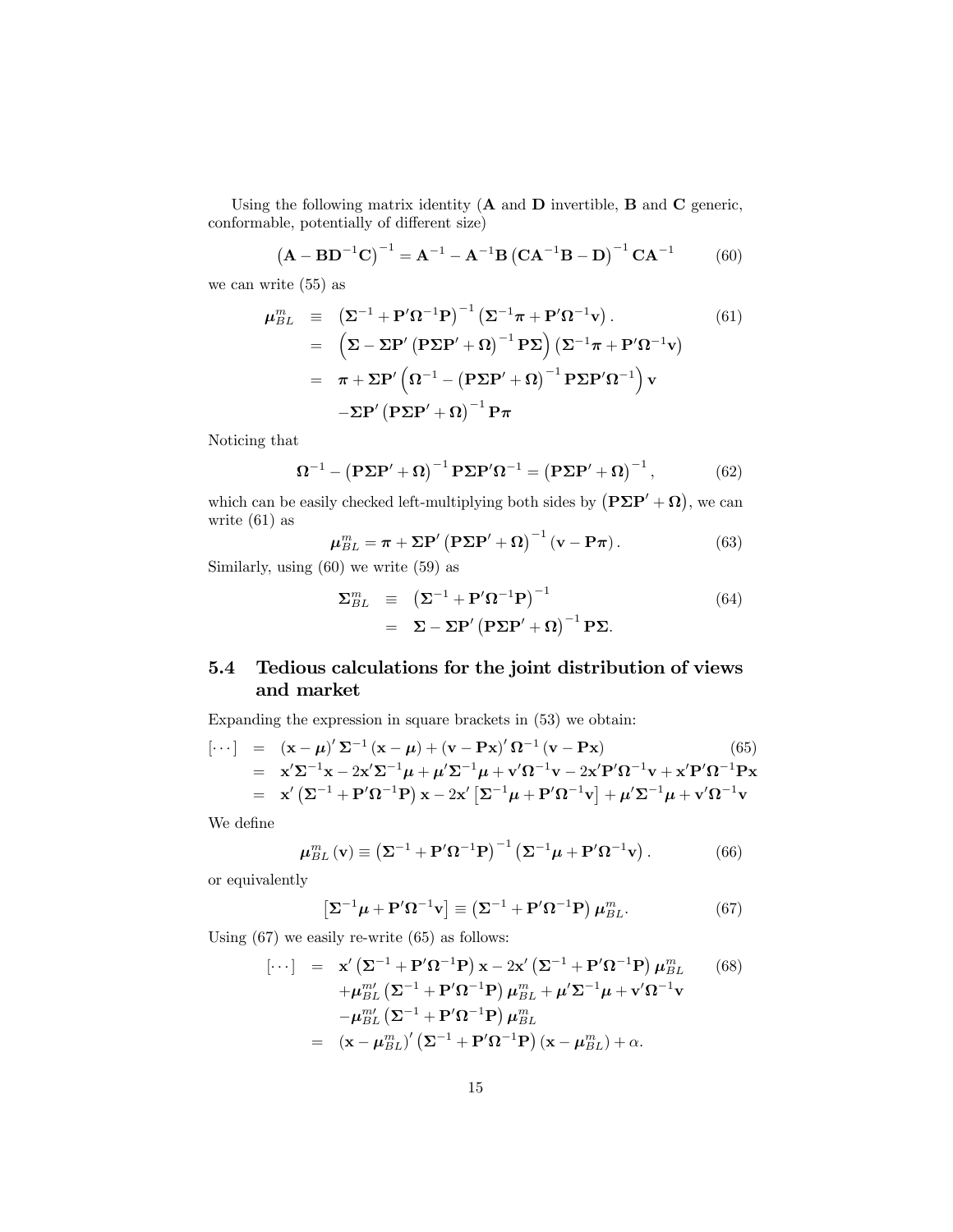where

$$
\alpha \equiv \mu' \Sigma^{-1} \mu + \mathbf{v}' \Omega^{-1} \mathbf{v} - \mu_{BL}^{m'} \left( \Sigma^{-1} + \mathbf{P}' \Omega^{-1} \mathbf{P} \right) \mu_{BL}^{m} \tag{69}
$$

Substituting the definition (66) in this expression we obtain:

$$
\alpha = \mu' \Sigma^{-1} \mu + \mathbf{v}' \Omega^{-1} \mathbf{v}
$$
\n
$$
- (\mu' \Sigma^{-1} + \mathbf{v}' \Omega^{-1} \mathbf{P}) (\Sigma^{-1} + \mathbf{P}' \Omega^{-1} \mathbf{P})^{-1} (\Sigma^{-1} \mu + \mathbf{P}' \Omega^{-1} \mathbf{v})
$$
\n
$$
= \mu' \Sigma^{-1} \mu + \mathbf{v}' \Omega^{-1} \mathbf{v} - \mu' \Sigma^{-1} (\Sigma^{-1} + \mathbf{P}' \Omega^{-1} \mathbf{P})^{-1} \Sigma^{-1} \mu
$$
\n
$$
- \mathbf{v}' \Omega^{-1} \mathbf{P} (\Sigma^{-1} + \mathbf{P}' \Omega^{-1} \mathbf{P})^{-1} \mathbf{P}' \Omega^{-1} \mathbf{v}
$$
\n
$$
+ 2\mu' \Sigma^{-1} (\Sigma^{-1} + \mathbf{P}' \Omega^{-1} \mathbf{P})^{-1} \mathbf{P}' \Omega^{-1} \mathbf{v}
$$
\n
$$
= \mathbf{v}' \left\{ \Omega^{-1} - \Omega^{-1} \mathbf{P} (\Sigma^{-1} + \mathbf{P}' \Omega^{-1} \mathbf{P})^{-1} \mathbf{P}' \Omega^{-1} \right\} \mathbf{v}
$$
\n
$$
+ 2\mathbf{v}' \Omega^{-1} \mathbf{P} (\Sigma^{-1} + \mathbf{P}' \Omega^{-1} \mathbf{P})^{-1} \Sigma^{-1} \mu
$$
\n
$$
+ \mu' (\Sigma^{-1} - \Sigma^{-1} (\Sigma^{-1} + \mathbf{P}' \Omega^{-1} \mathbf{P})^{-1} \Sigma^{-1}) \mu
$$

Using the following matrix identity (A and D invertible, B and C generic, conformable, potentially of different size)

$$
(A - BD-1C)-1 = A-1 – A-1B (CA-1B – D)-1 CA-1. (71)
$$

we write the expression in curly brackets as follows:

$$
\{\cdots\} = \mathbf{\Omega}^{-1} - \mathbf{\Omega}^{-1} \mathbf{P} \left( \mathbf{\Sigma}^{-1} + \mathbf{P}' \mathbf{\Omega}^{-1} \mathbf{P} \right)^{-1} \mathbf{P}' \mathbf{\Omega}^{-1} = \left( \mathbf{\Omega} + \mathbf{P} \mathbf{\Sigma} \mathbf{P}' \right)^{-1} . \tag{72}
$$

Also, we define

$$
\widetilde{\mathbf{v}} \equiv -(\mathbf{\Omega} + \mathbf{P} \Sigma \mathbf{P}') \mathbf{\Omega}^{-1} \mathbf{P} (\Sigma^{-1} + \mathbf{P}' \mathbf{\Omega}^{-1} \mathbf{P})^{-1} \Sigma^{-1} \mu \tag{73}
$$

or equivalently

$$
(\mathbf{\Omega} + \mathbf{P} \Sigma \mathbf{P}')^{-1} \widetilde{\mathbf{v}} \equiv -\mathbf{\Omega}^{-1} \mathbf{P} (\Sigma^{-1} + \mathbf{P}' \mathbf{\Omega}^{-1} \mathbf{P})^{-1} \Sigma^{-1} \mu \tag{74}
$$

Substituting (72) and (74) back in (70) we obtain

$$
\alpha = \mathbf{v}' (\boldsymbol{\Omega} + \mathbf{P} \Sigma \mathbf{P}')^{-1} \mathbf{v} - 2\mathbf{v}' (\boldsymbol{\Omega} + \mathbf{P} \Sigma \mathbf{P}')^{-1} \widetilde{\mathbf{v}}
$$
(75)  
+  $\widetilde{\mathbf{v}}' (\boldsymbol{\Omega} + \mathbf{P} \Sigma \mathbf{P}')^{-1} \widetilde{\mathbf{v}} + \mu' (\Sigma^{-1} - \Sigma^{-1} (\Sigma^{-1} + \mathbf{P}' \boldsymbol{\Omega}^{-1} \mathbf{P})^{-1} \Sigma^{-1}) \mu$   
-  $\widetilde{\mathbf{v}}' (\boldsymbol{\Omega} + \mathbf{P} \Sigma \mathbf{P}')^{-1} \widetilde{\mathbf{v}}$   
=  $(\mathbf{v} - \widetilde{\mathbf{v}})' (\boldsymbol{\Omega} + \mathbf{P} \Sigma \mathbf{P}')^{-1} (\mathbf{v} - \widetilde{\mathbf{v}}) + \phi,$ 

where

$$
\phi \equiv \mu' \left( \Sigma^{-1} - \Sigma^{-1} \left( \Sigma^{-1} + \mathbf{P}' \Omega^{-1} \mathbf{P} \right)^{-1} \Sigma^{-1} \right) \mu \tag{76}
$$

$$
- \tilde{\mathbf{v}}' \left( \Omega + \mathbf{P} \Sigma \mathbf{P}' \right)^{-1} \tilde{\mathbf{v}}
$$